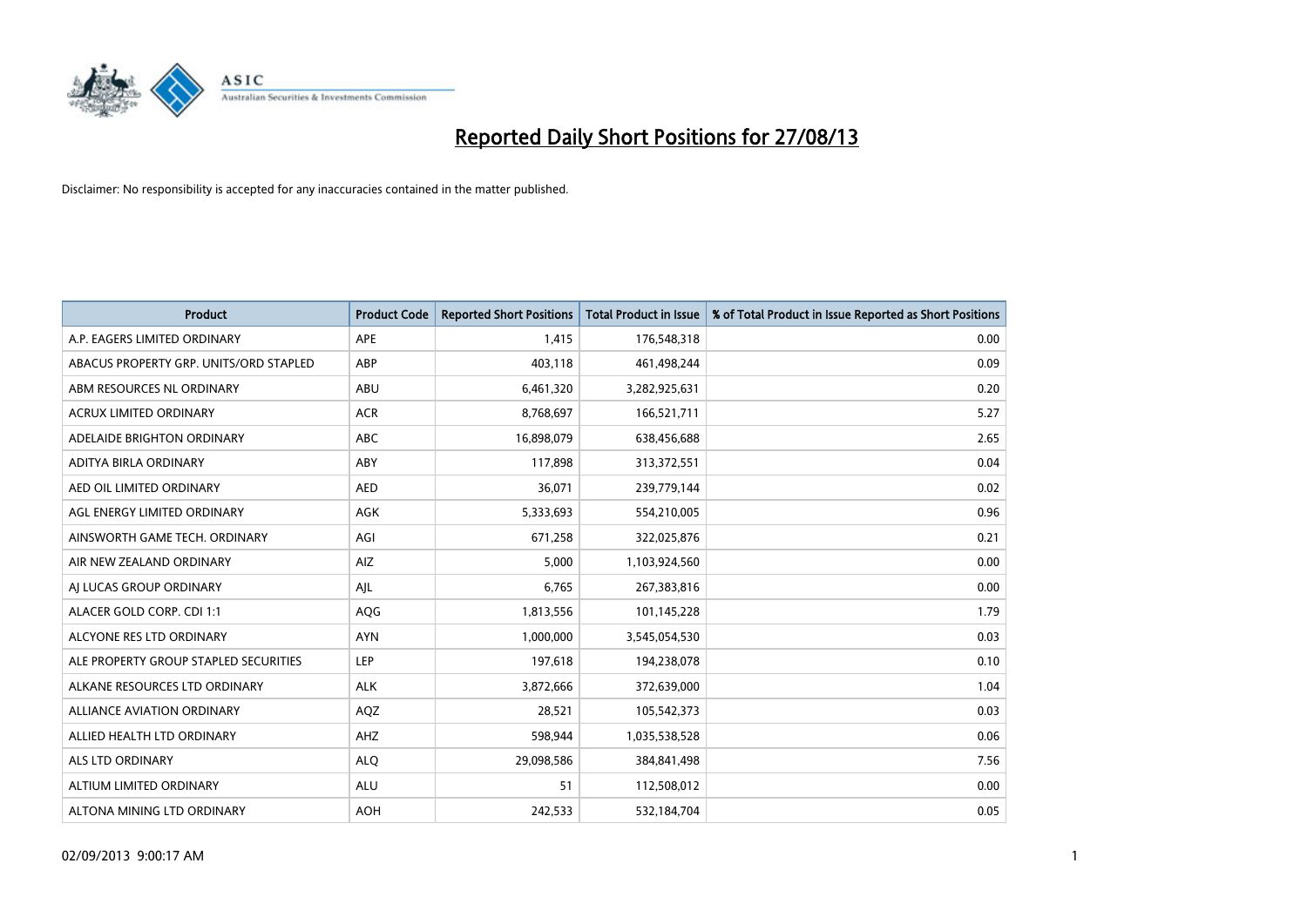

| <b>Product</b>                          | <b>Product Code</b> | <b>Reported Short Positions</b> | <b>Total Product in Issue</b> | % of Total Product in Issue Reported as Short Positions |
|-----------------------------------------|---------------------|---------------------------------|-------------------------------|---------------------------------------------------------|
| ALUMINA LIMITED ORDINARY                | <b>AWC</b>          | 188,839,253                     | 2,806,225,615                 | 6.73                                                    |
| AMALGAMATED HOLDINGS ORDINARY           | AHD                 | 2,294                           | 157,759,109                   | 0.00                                                    |
| AMCOM TELECOMM, ORDINARY                | AMM                 | 834,185                         | 244,557,101                   | 0.34                                                    |
| AMCOR LIMITED ORDINARY                  | AMC                 | 3,188,105                       | 1,206,684,923                 | 0.26                                                    |
| AMP LIMITED ORDINARY                    | AMP                 | 27,865,590                      | 2,944,564,649                 | 0.95                                                    |
| AMPELLA MINING ORDINARY                 | AMX                 | 690,081                         | 248,000,493                   | 0.28                                                    |
| ANGLOGOLD ASHANTI CDI 5:1               | AGG                 | 9                               | 89,207,765                    | 0.00                                                    |
| ANSELL LIMITED ORDINARY                 | <b>ANN</b>          | 9,343,259                       | 130,617,963                   | 7.15                                                    |
| ANTARES ENERGY LTD ORDINARY             | <b>AZZ</b>          | 429,109                         | 255,000,000                   | 0.17                                                    |
| ANZ BANKING GRP LTD ORDINARY            | ANZ                 | 5,605,146                       | 2,743,569,323                 | 0.20                                                    |
| APA GROUP STAPLED SECURITIES            | APA                 | 8,657,664                       | 835,750,807                   | 1.04                                                    |
| APN NEWS & MEDIA ORDINARY               | <b>APN</b>          | 17,767,661                      | 661,526,586                   | 2.69                                                    |
| AQUARIUS PLATINUM. ORDINARY             | <b>AOP</b>          | 7,270,460                       | 486,851,336                   | 1.49                                                    |
| AOUILA RESOURCES ORDINARY               | <b>AQA</b>          | 14,763,117                      | 411,804,442                   | 3.58                                                    |
| ARAFURA RESOURCE LTD ORDINARY           | ARU                 | 8,367                           | 441,270,644                   | 0.00                                                    |
| ARB CORPORATION ORDINARY                | <b>ARP</b>          | 598,792                         | 72,481,302                    | 0.83                                                    |
| ARDENT LEISURE GROUP STAPLED SECURITIES | AAD                 | 2,590,062                       | 399,699,075                   | 0.65                                                    |
| ARISTOCRAT LEISURE ORDINARY             | ALL                 | 8,456,526                       | 551,418,047                   | 1.53                                                    |
| ARRIUM LTD ORDINARY                     | ARI                 | 38,597,103                      | 1,355,433,903                 | 2.85                                                    |
| ASCIANO LIMITED ORDINARY                | <b>AIO</b>          | 16,039,473                      | 975,385,664                   | 1.64                                                    |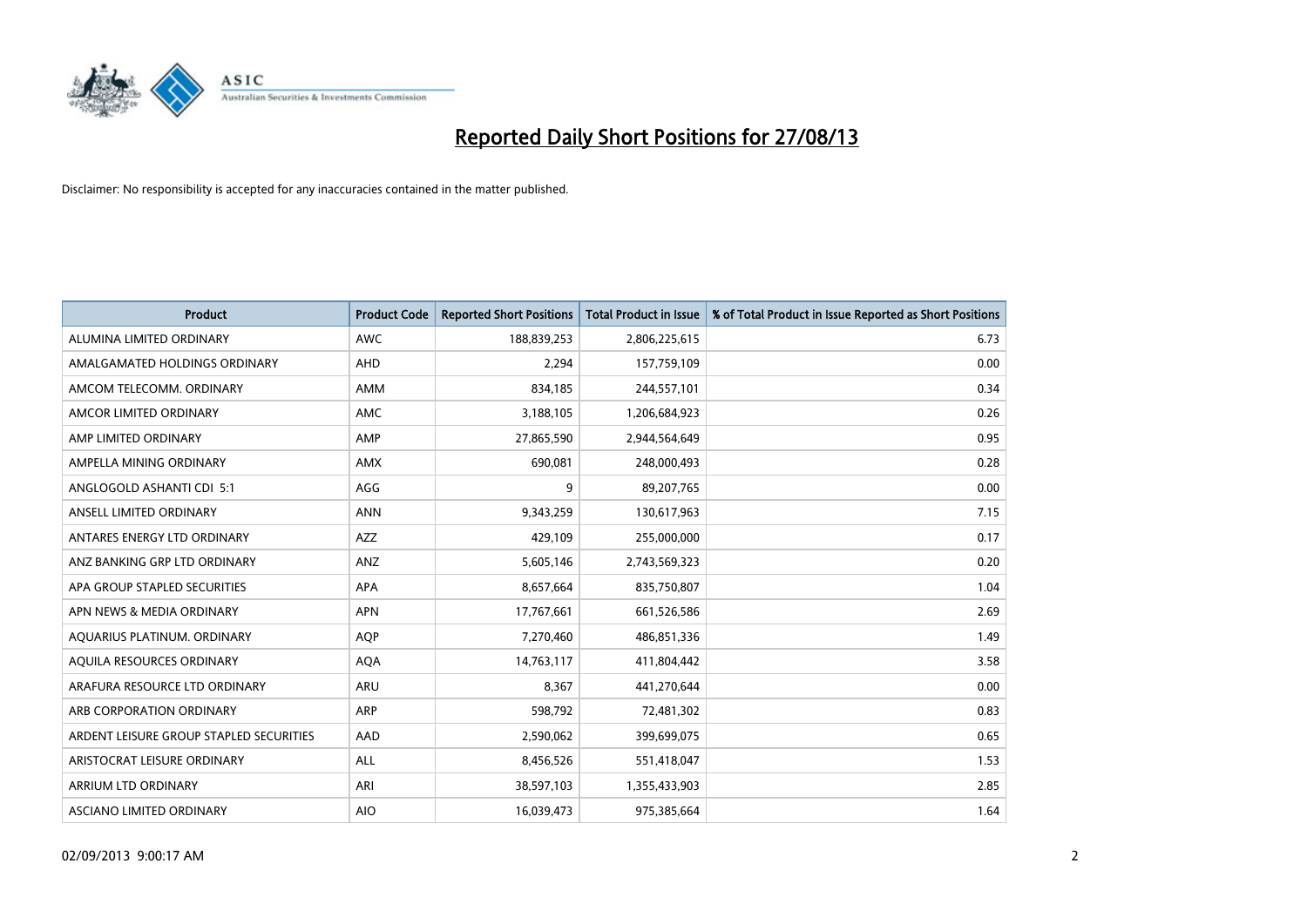

| <b>Product</b>                            | <b>Product Code</b> | <b>Reported Short Positions</b> | <b>Total Product in Issue</b> | % of Total Product in Issue Reported as Short Positions |
|-------------------------------------------|---------------------|---------------------------------|-------------------------------|---------------------------------------------------------|
| ASG GROUP LIMITED ORDINARY                | <b>ASZ</b>          | 1,360,569                       | 206,720,839                   | 0.66                                                    |
| ASPEN GROUP ORD/UNITS STAPLED             | <b>APZ</b>          | 364,843                         | 1,192,665,422                 | 0.03                                                    |
| ASTRO JAP PROP GROUP STAPLED US PROHIBIT. | AJA                 | 9,601                           | 67,211,752                    | 0.01                                                    |
| ASX LIMITED ORDINARY                      | ASX                 | 1,786,018                       | 193,595,162                   | 0.92                                                    |
| ATLAS IRON LIMITED ORDINARY               | <b>AGO</b>          | 49,516,142                      | 909,718,409                   | 5.44                                                    |
| AUCKLAND INTERNATION ORDINARY             | <b>AIA</b>          | 6,000                           | 1,322,564,489                 | 0.00                                                    |
| AURIZON HOLDINGS LTD ORDINARY             | AZJ                 | 1,207,381                       | 2,137,284,503                 | 0.06                                                    |
| AURORA OIL & GAS ORDINARY                 | AUT                 | 6,290,638                       | 448,785,778                   | 1.40                                                    |
| AUSDRILL LIMITED ORDINARY                 | ASL                 | 21,675,021                      | 312,277,224                   | 6.94                                                    |
| AUSENCO LIMITED ORDINARY                  | AAX                 | 1,275,050                       | 123,527,574                   | 1.03                                                    |
| AUSTAL LIMITED ORDINARY                   | ASB                 | 539,824                         | 346,007,639                   | 0.16                                                    |
| <b>AUSTBROKERS HOLDINGS ORDINARY</b>      | <b>AUB</b>          | 3,810                           | 58,148,980                    | 0.01                                                    |
| AUSTIN ENGINEERING ORDINARY               | ANG                 | 308,003                         | 73,164,403                    | 0.42                                                    |
| AUSTRALAND PROPERTY STAPLED SECURITY      | <b>ALZ</b>          | 1,198,185                       | 578,324,670                   | 0.21                                                    |
| AUSTRALIAN AGRICULT, ORDINARY             | <b>AAC</b>          | 3,138,462                       | 313,113,358                   | 1.00                                                    |
| AUSTRALIAN EDUCATION UNITS                | <b>AEU</b>          | 4,127                           | 175,465,397                   | 0.00                                                    |
| AUSTRALIAN INFR LTD ORDINARY              | <b>AIX</b>          | 87,108                          | 620,733,944                   | 0.01                                                    |
| AUSTRALIAN PHARM. ORDINARY                | API                 | 219,880                         | 488,115,883                   | 0.05                                                    |
| AUTOMOTIVE HOLDINGS ORDINARY              | <b>AHE</b>          | 413,651                         | 260,579,682                   | 0.16                                                    |
| AVIENNINGS LIMITED ORDINARY               | <b>AVJ</b>          | 191,391                         | 384,423,851                   | 0.05                                                    |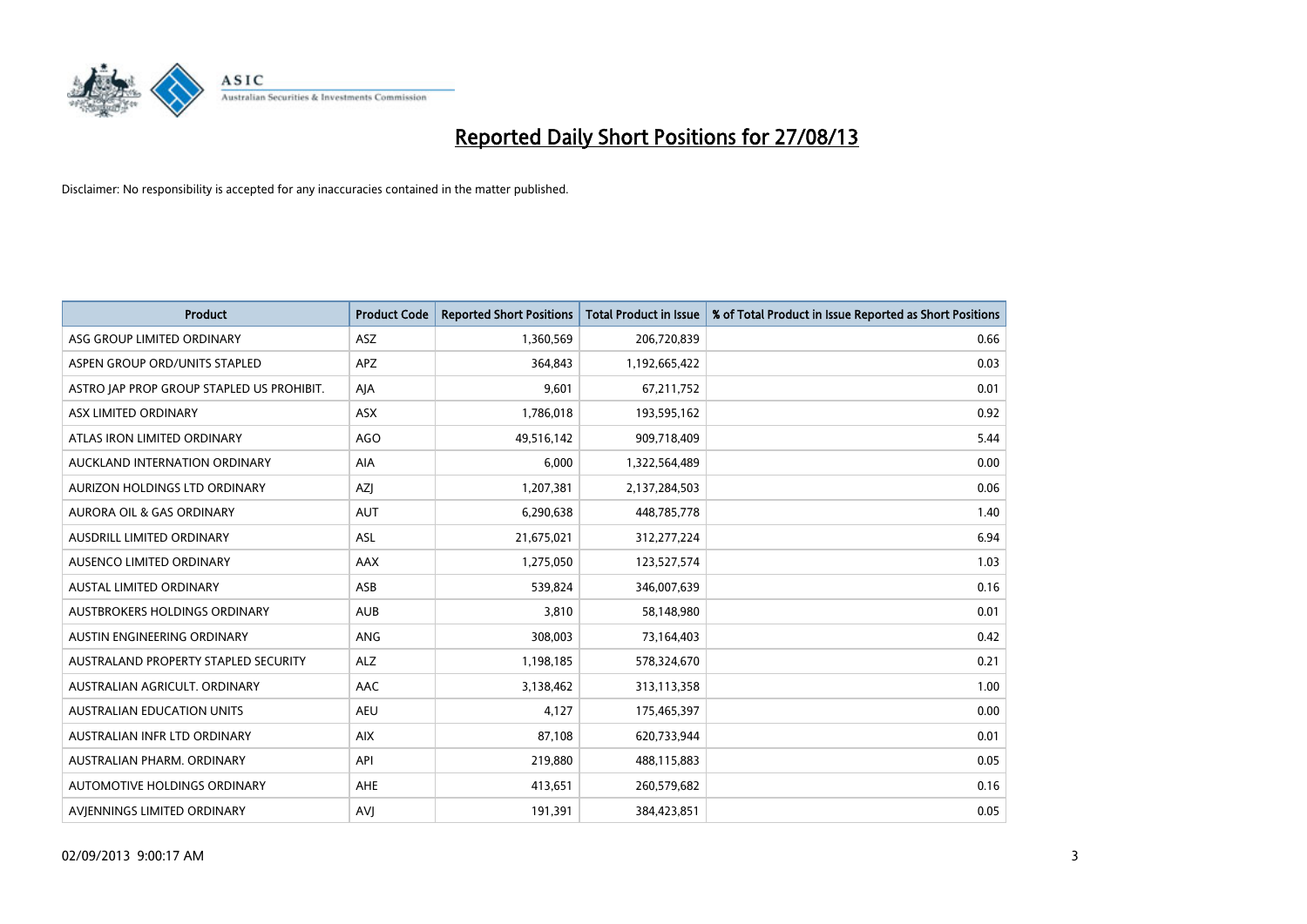

| <b>Product</b>                         | <b>Product Code</b> | <b>Reported Short Positions</b> | <b>Total Product in Issue</b> | % of Total Product in Issue Reported as Short Positions |
|----------------------------------------|---------------------|---------------------------------|-------------------------------|---------------------------------------------------------|
| AWE LIMITED ORDINARY                   | AWE                 | 915,554                         | 522,116,985                   | 0.18                                                    |
| BANDANNA ENERGY ORDINARY               | <b>BND</b>          | 19,124,479                      | 528,481,199                   | 3.62                                                    |
| BANK OF QUEENSLAND. ORDINARY           | <b>BOQ</b>          | 6,845,841                       | 319,809,993                   | 2.14                                                    |
| <b>BASE RES LIMITED ORDINARY</b>       | <b>BSE</b>          | 3,944,911                       | 561,840,029                   | 0.70                                                    |
| BATHURST RES NZ LTD ORDINARY           | <b>BRL</b>          | 40,933,547                      | 699,247,997                   | 5.85                                                    |
| <b>BC IRON LIMITED ORDINARY</b>        | <b>BCI</b>          | 464,626                         | 123,453,630                   | 0.38                                                    |
| BEACH ENERGY LIMITED ORDINARY          | <b>BPT</b>          | 21,998,503                      | 1,269,399,183                 | 1.73                                                    |
| BEADELL RESOURCE LTD ORDINARY          | <b>BDR</b>          | 51,918,319                      | 788,277,280                   | 6.59                                                    |
| <b>BEGA CHEESE LTD ORDINARY</b>        | <b>BGA</b>          | 11,782                          | 151,866,050                   | 0.01                                                    |
| BENDIGO AND ADELAIDE ORDINARY          | <b>BEN</b>          | 13,763,760                      | 407,213,324                   | 3.38                                                    |
| BERKELEY RESOURCES ORDINARY            | <b>BKY</b>          | 588,351                         | 179,393,323                   | 0.33                                                    |
| BHP BILLITON LIMITED ORDINARY          | <b>BHP</b>          | 5,346,760                       | 3,211,691,105                 | 0.17                                                    |
| <b>BILLABONG ORDINARY</b>              | <b>BBG</b>          | 21,496,417                      | 478,944,292                   | 4.49                                                    |
| <b>BIONOMICS LIMITED ORDINARY</b>      | <b>BNO</b>          | 202,730                         | 411,260,182                   | 0.05                                                    |
| <b>BLACKMORES LIMITED ORDINARY</b>     | <b>BKL</b>          | 6,755                           | 16,973,764                    | 0.04                                                    |
| BLACKTHORN RESOURCES ORD US PROHIBITED | <b>BTR</b>          | 582,538                         | 164,285,950                   | 0.35                                                    |
| BLUESCOPE STEEL LTD ORDINARY           | <b>BSL</b>          | 7,350,436                       | 558,733,728                   | 1.32                                                    |
| <b>BOART LONGYEAR ORDINARY</b>         | <b>BLY</b>          | 48,674,571                      | 461,163,412                   | 10.55                                                   |
| <b>BORAL LIMITED, ORDINARY</b>         | <b>BLD</b>          | 56,151,945                      | 774,000,641                   | 7.25                                                    |
| <b>BRADKEN LIMITED ORDINARY</b>        | <b>BKN</b>          | 18,134,626                      | 169,240,662                   | 10.72                                                   |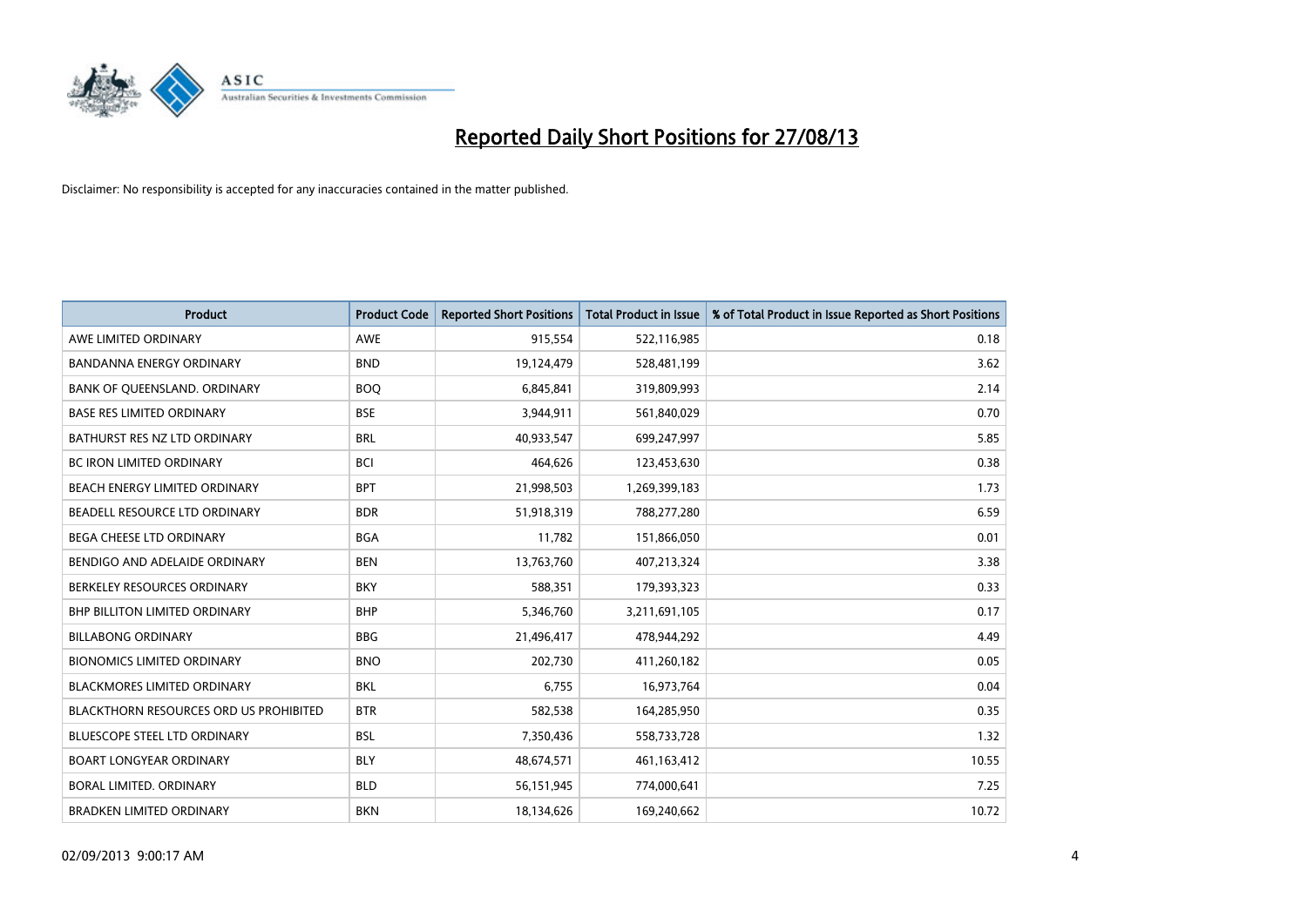

| <b>Product</b>                          | <b>Product Code</b> | <b>Reported Short Positions</b> | <b>Total Product in Issue</b> | % of Total Product in Issue Reported as Short Positions |
|-----------------------------------------|---------------------|---------------------------------|-------------------------------|---------------------------------------------------------|
| <b>BRAMBLES LIMITED ORDINARY</b>        | <b>BXB</b>          | 2,304,198                       | 1,557,447,608                 | 0.15                                                    |
| BREVILLE GROUP LTD ORDINARY             | <b>BRG</b>          | 4,616,204                       | 130,095,322                   | 3.55                                                    |
| <b>BRICKWORKS LIMITED ORDINARY</b>      | <b>BKW</b>          | 10,899                          | 147,818,132                   | 0.01                                                    |
| BROCKMAN MINING LTD ORDINARY            | <b>BCK</b>          | 90,995                          | 7,894,482,131                 | 0.00                                                    |
| BT INVESTMENT MNGMNT ORDINARY           | <b>BTT</b>          | 81,773                          | 278,100,237                   | 0.03                                                    |
| <b>BUCCANEER ENERGY LTD ORDINARY</b>    | <b>BCC</b>          | 57,127                          | 2,398,671,956                 | 0.00                                                    |
| <b>BURU ENERGY ORDINARY</b>             | <b>BRU</b>          | 11,382,772                      | 295,336,429                   | 3.85                                                    |
| <b>BWP TRUST ORDINARY UNITS</b>         | <b>BWP</b>          | 12,808,692                      | 587,642,648                   | 2.18                                                    |
| CABCHARGE AUSTRALIA ORDINARY            | CAB                 | 12,141,152                      | 120,430,683                   | 10.08                                                   |
| CALTEX AUSTRALIA ORDINARY               | <b>CTX</b>          | 1,653,399                       | 270,000,000                   | 0.61                                                    |
| CAPE LAMBERT RES LTD ORDINARY           | <b>CFE</b>          | 808,141                         | 679,691,942                   | 0.12                                                    |
| <b>CARBON ENERGY ORDINARY</b>           | <b>CNX</b>          | 117,995                         | 786,889,705                   | 0.01                                                    |
| CARDNO LIMITED ORDINARY                 | CDD                 | 10,269,601                      | 143,726,327                   | 7.15                                                    |
| CARNARVON PETROLEUM ORDINARY            | <b>CVN</b>          | 734                             | 934,109,501                   | 0.00                                                    |
| CARSALES.COM LTD ORDINARY               | <b>CRZ</b>          | 2,120,773                       | 236,201,964                   | 0.90                                                    |
| CASH CONVERTERS ORDINARY                | CCV                 | 3,982,911                       | 423,861,025                   | 0.94                                                    |
| CEDAR WOODS PROP. ORDINARY              | <b>CWP</b>          | 61,227                          | 73,359,551                    | 0.08                                                    |
| CENTRAL PETROLEUM ORDINARY              | <b>CTP</b>          | 756,248                         | 1,546,078,845                 | 0.05                                                    |
| <b>CERAMIC FUEL CELLS ORDINARY</b>      | <b>CFU</b>          | 212,512                         | 1,591,941,620                 | 0.01                                                    |
| CFS RETAIL TRUST GRP STAPLED SECURITIES | <b>CFX</b>          | 71,303,680                      | 2,828,495,659                 | 2.52                                                    |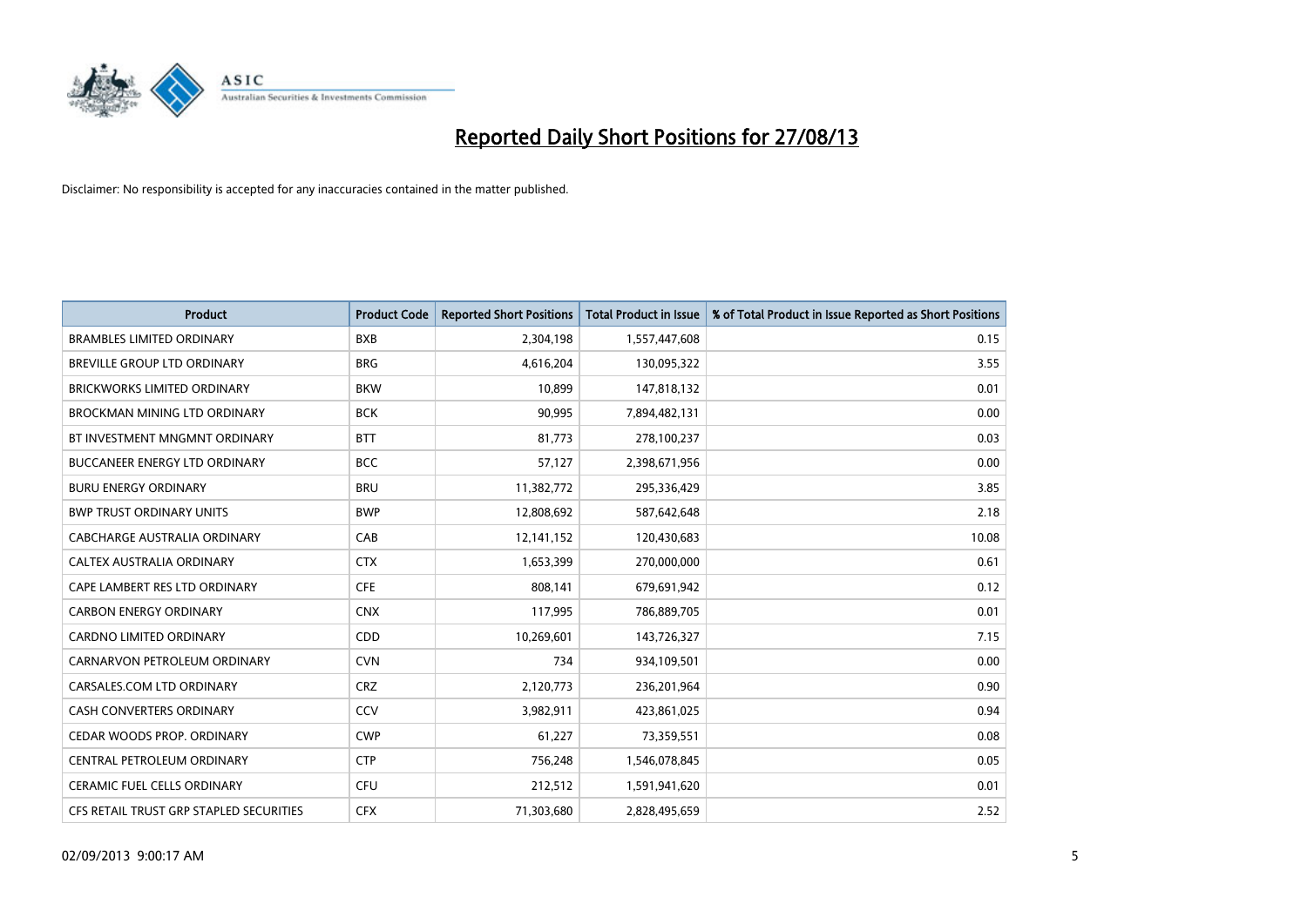

| <b>Product</b>                          | <b>Product Code</b> | <b>Reported Short Positions</b> | <b>Total Product in Issue</b> | % of Total Product in Issue Reported as Short Positions |
|-----------------------------------------|---------------------|---------------------------------|-------------------------------|---------------------------------------------------------|
| CHALLENGER DIV.PRO. STAPLED UNITS       | <b>CDI</b>          | 1,446                           | 214,101,013                   | 0.00                                                    |
| CHALLENGER LIMITED ORDINARY             | <b>CGF</b>          | 2,973,034                       | 530,862,585                   | 0.56                                                    |
| <b>CHANDLER MACLEOD LTD ORDINARY</b>    | <b>CMG</b>          | 126,885                         | 469,679,390                   | 0.03                                                    |
| CHARTER HALL GROUP STAPLED US PROHIBIT. | <b>CHC</b>          | 291,772                         | 302,262,312                   | 0.10                                                    |
| <b>CHARTER HALL RETAIL UNITS</b>        | <b>COR</b>          | 5,613,794                       | 341,843,880                   | 1.64                                                    |
| <b>CHORUS LIMITED ORDINARY</b>          | <b>CNU</b>          | 74,387                          | 389,299,049                   | 0.02                                                    |
| CITIGOLD CORP LTD ORDINARY              | <b>CTO</b>          | 153,427                         | 1,352,907,765                 | 0.01                                                    |
| <b>CLOUGH LIMITED ORDINARY</b>          | <b>CLO</b>          | 788,547                         | 777,090,670                   | 0.10                                                    |
| COAL OF AFRICA LTD ORDINARY             | <b>CZA</b>          | 10,326                          | 1,048,368,613                 | 0.00                                                    |
| <b>COALSPUR MINES LTD ORDINARY</b>      | <b>CPL</b>          | 9,236,390                       | 641,244,435                   | 1.44                                                    |
| COCA-COLA AMATIL ORDINARY               | <b>CCL</b>          | 17,027,639                      | 763,590,249                   | 2.23                                                    |
| <b>COCHLEAR LIMITED ORDINARY</b>        | <b>COH</b>          | 5,881,534                       | 57,040,932                    | 10.31                                                   |
| COCKATOO COAL ORDINARY                  | COK                 | 12,913,374                      | 1,021,101,465                 | 1.26                                                    |
| <b>CODAN LIMITED ORDINARY</b>           | <b>CDA</b>          | 1,028,061                       | 176,926,104                   | 0.58                                                    |
| <b>COFFEY INTERNATIONAL ORDINARY</b>    | <b>COF</b>          | 41,002                          | 255,833,165                   | 0.02                                                    |
| <b>COLLECTION HOUSE ORDINARY</b>        | <b>CLH</b>          | 950,000                         | 115,437,740                   | 0.82                                                    |
| <b>COLLINS FOODS LTD ORDINARY</b>       | <b>CKF</b>          | 528,002                         | 93,000,003                    | 0.57                                                    |
| COMMONWEALTH BANK, ORDINARY             | <b>CBA</b>          | 11,697,229                      | 1,611,928,836                 | 0.73                                                    |
| <b>COMMONWEALTH PROP ORDINARY UNITS</b> | <b>CPA</b>          | 27,636,156                      | 2,347,003,413                 | 1.18                                                    |
| <b>COMPASS RESOURCES ORDINARY</b>       | <b>CMR</b>          | 7,472                           | 1,403,744,100                 | 0.00                                                    |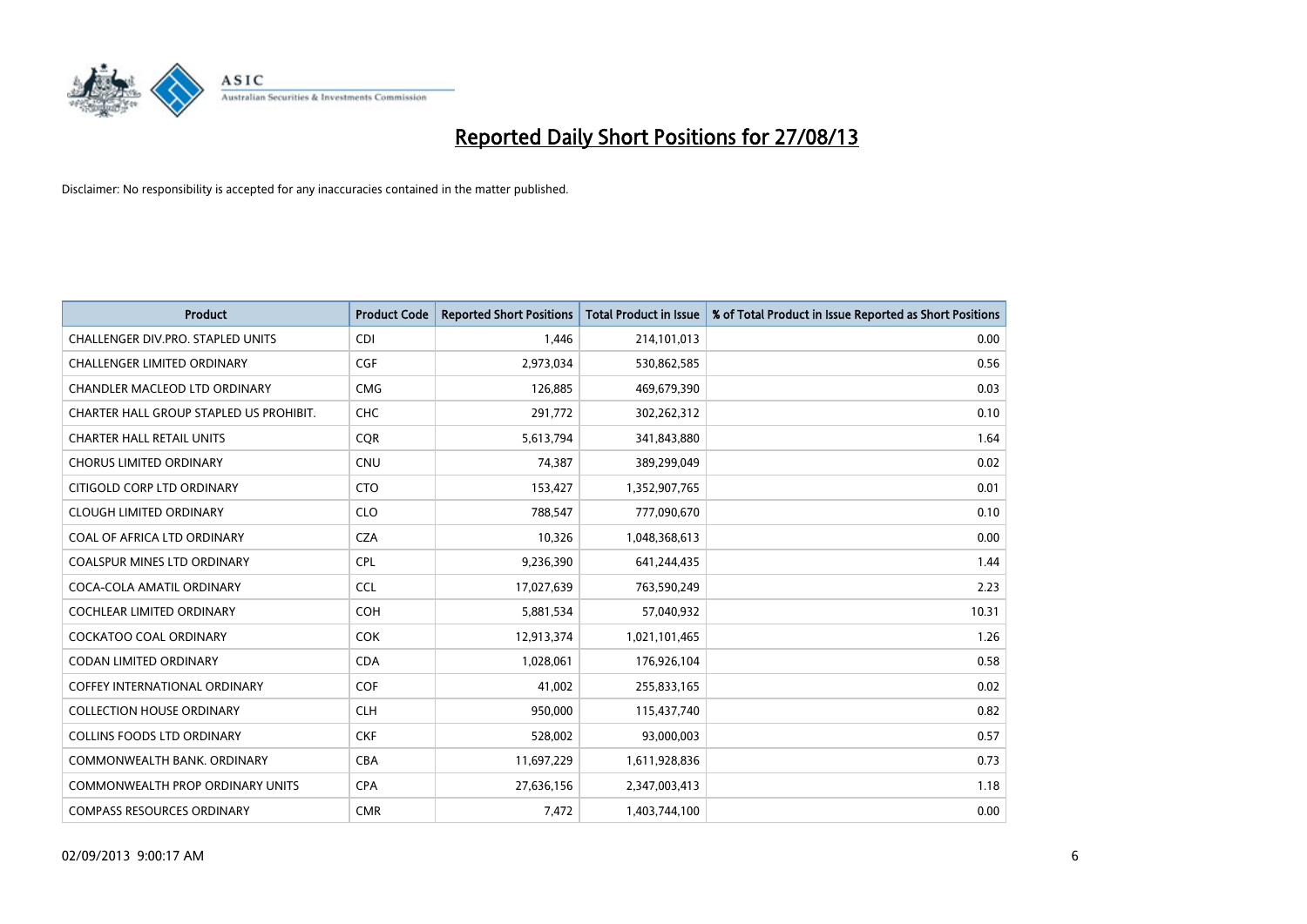

| <b>Product</b>                          | <b>Product Code</b> | <b>Reported Short Positions</b> | <b>Total Product in Issue</b> | % of Total Product in Issue Reported as Short Positions |
|-----------------------------------------|---------------------|---------------------------------|-------------------------------|---------------------------------------------------------|
| <b>COMPUTERSHARE LTD ORDINARY</b>       | <b>CPU</b>          | 9,754,799                       | 556,203,079                   | 1.75                                                    |
| <b>CORP TRAVEL LIMITED ORDINARY</b>     | <b>CTD</b>          | 234,387                         | 78,081,184                    | 0.30                                                    |
| <b>CREDIT CORP GROUP ORDINARY</b>       | <b>CCP</b>          | 7,100                           | 45,932,899                    | 0.02                                                    |
| <b>CROMWELL PROP STAPLED SECURITIES</b> | <b>CMW</b>          | 889,510                         | 1,716,999,224                 | 0.05                                                    |
| <b>CROWE HORWATH AUS ORDINARY</b>       | <b>CRH</b>          | 861,281                         | 269,665,096                   | 0.32                                                    |
| <b>CROWN LIMITED ORDINARY</b>           | <b>CWN</b>          | 3,944,987                       | 728,394,185                   | 0.54                                                    |
| <b>CSG LIMITED ORDINARY</b>             | CSV                 | 53,909                          | 278,355,477                   | 0.02                                                    |
| <b>CSL LIMITED ORDINARY</b>             | <b>CSL</b>          | 629,169                         | 487,099,174                   | 0.13                                                    |
| <b>CSR LIMITED ORDINARY</b>             | <b>CSR</b>          | 33,660,610                      | 506,000,315                   | 6.65                                                    |
| <b>CUDECO LIMITED ORDINARY</b>          | CDU                 | 5,330,374                       | 205,017,174                   | 2.60                                                    |
| DART ENERGY LTD ORDINARY                | <b>DTE</b>          | 14,865,010                      | 878,789,752                   | 1.69                                                    |
| DATA#3 LIMITED ORDINARY                 | <b>DTL</b>          | 103,159                         | 153,974,950                   | 0.07                                                    |
| DAVID JONES LIMITED ORDINARY            | <b>DJS</b>          | 61,368,637                      | 535,002,401                   | 11.47                                                   |
| DECMIL GROUP LIMITED ORDINARY           | <b>DCG</b>          | 3,247,997                       | 168,203,219                   | 1.93                                                    |
| DEEP YELLOW LIMITED ORDINARY            | <b>DYL</b>          | 100,002                         | 1,562,794,247                 | 0.01                                                    |
| DEXUS PROPERTY GROUP STAPLED UNITS      | <b>DXS</b>          | 10,886,647                      | 4,701,957,390                 | 0.23                                                    |
| DISCOVERY METALS LTD ORDINARY           | <b>DML</b>          | 13,640,155                      | 486,986,451                   | 2.80                                                    |
| DOMINO PIZZA ENTERPR ORDINARY           | <b>DMP</b>          | 341,106                         | 70,513,674                    | 0.48                                                    |
| DONACO INTERNATIONAL ORDINARY           | <b>DNA</b>          | 13,888                          | 371,719,896                   | 0.00                                                    |
| DORAY MINERALS LTD ORDINARY             | <b>DRM</b>          | 17,473                          | 141,866,768                   | 0.01                                                    |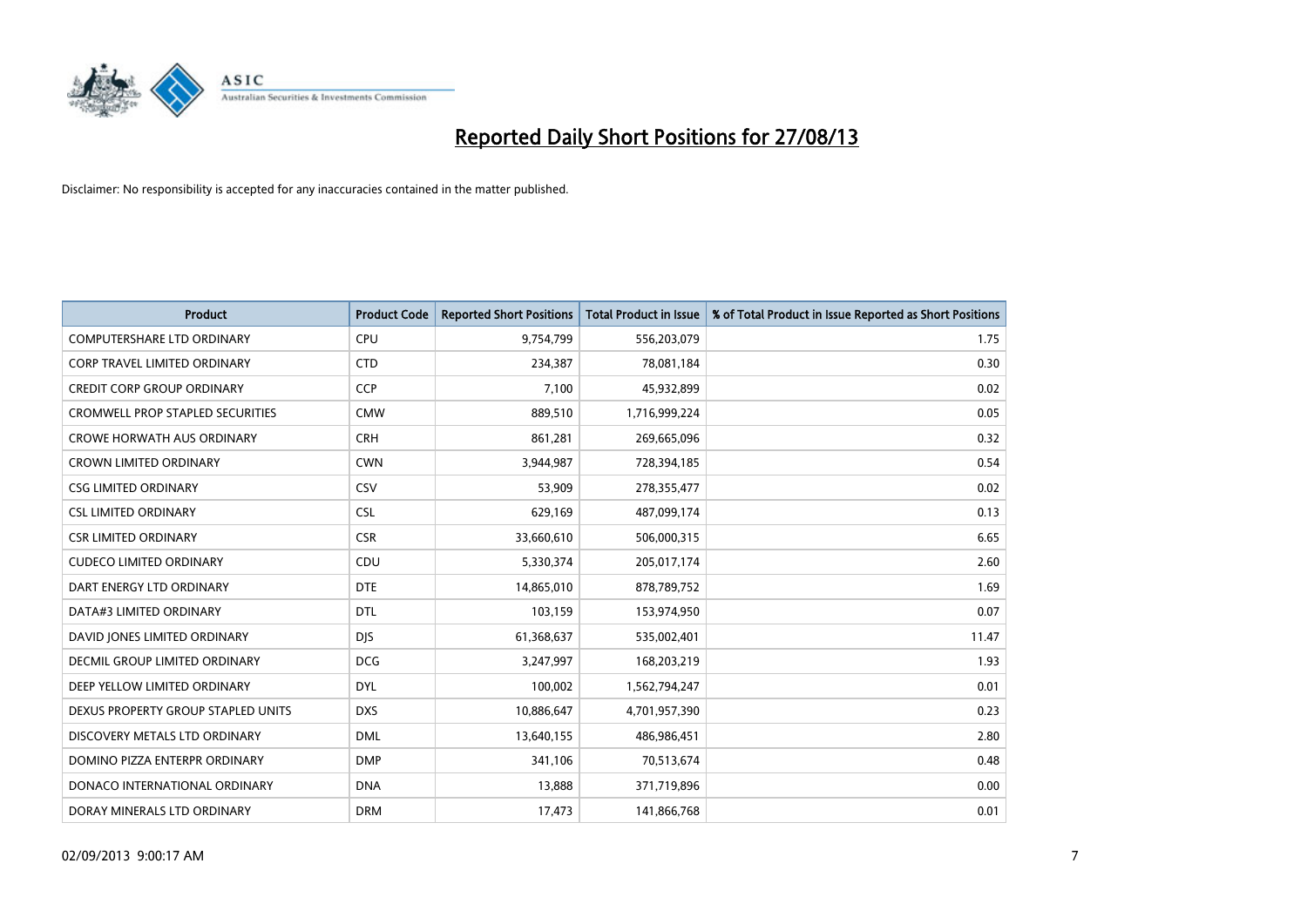

| <b>Product</b>                       | <b>Product Code</b> | <b>Reported Short Positions</b> | <b>Total Product in Issue</b> | % of Total Product in Issue Reported as Short Positions |
|--------------------------------------|---------------------|---------------------------------|-------------------------------|---------------------------------------------------------|
| DOWNER EDI LIMITED ORDINARY          | <b>DOW</b>          | 11,210,925                      | 433,409,429                   | 2.59                                                    |
| DRILLSEARCH ENERGY ORDINARY          | <b>DLS</b>          | 15,847,517                      | 427,753,371                   | 3.70                                                    |
| DUET GROUP STAPLED US PROHIBIT.      | <b>DUE</b>          | 4,329,722                       | 1,188,651,841                 | 0.36                                                    |
| DULUXGROUP LIMITED ORDINARY          | <b>DLX</b>          | 3,180,965                       | 377,019,430                   | 0.84                                                    |
| <b>DWS LTD ORDINARY</b>              | <b>DWS</b>          | 464,542                         | 132,362,763                   | 0.35                                                    |
| ECHO ENTERTAINMENT ORDINARY          | EGP                 | 6,572,820                       | 825,672,730                   | 0.80                                                    |
| <b>ELDERS LIMITED ORDINARY</b>       | <b>ELD</b>          | 18,246,307                      | 455,013,329                   | 4.01                                                    |
| ELEMENTAL MINERALS ORDINARY          | <b>ELM</b>          | 4,955                           | 288,587,228                   | 0.00                                                    |
| ELEMENTOS LIMITED ORDINARY           | ELT                 | 16                              | 188,638,746                   | 0.00                                                    |
| <b>EMECO HOLDINGS ORDINARY</b>       | <b>EHL</b>          | 19,081,246                      | 599,675,707                   | 3.18                                                    |
| <b>ENDEAVOUR MIN CORP CDI 1:1</b>    | <b>EVR</b>          | 348,215                         | 101,150,560                   | 0.34                                                    |
| <b>ENERGY RESOURCES ORDINARY 'A'</b> | ERA                 | 7,976,255                       | 517,725,062                   | 1.54                                                    |
| <b>ENERGY WORLD CORPOR. ORDINARY</b> | <b>EWC</b>          | 26,892,035                      | 1,734,166,672                 | 1.55                                                    |
| <b>ENVESTRA LIMITED ORDINARY</b>     | <b>ENV</b>          | 5,933,538                       | 1,796,808,474                 | 0.33                                                    |
| EQUATORIAL RES LTD ORDINARY          | EQX                 | 8                               | 121,885,353                   | 0.00                                                    |
| ERM POWER LIMITED ORDINARY           | EPW                 | 26,580                          | 207,499,601                   | 0.01                                                    |
| ESERVGLOBAL LIMITED ORDINARY         | ESV                 | 7,244,497                       | 249,045,997                   | 2.91                                                    |
| EVOLUTION MINING LTD ORDINARY        | <b>EVN</b>          | 25,107,497                      | 708,092,989                   | 3.55                                                    |
| FAIRFAX MEDIA LTD ORDINARY           | <b>FXJ</b>          | 351,997,226                     | 2,351,955,725                 | 14.97                                                   |
| <b>FANTASTIC HOLDINGS ORDINARY</b>   | <b>FAN</b>          | 25,645                          | 103,068,398                   | 0.02                                                    |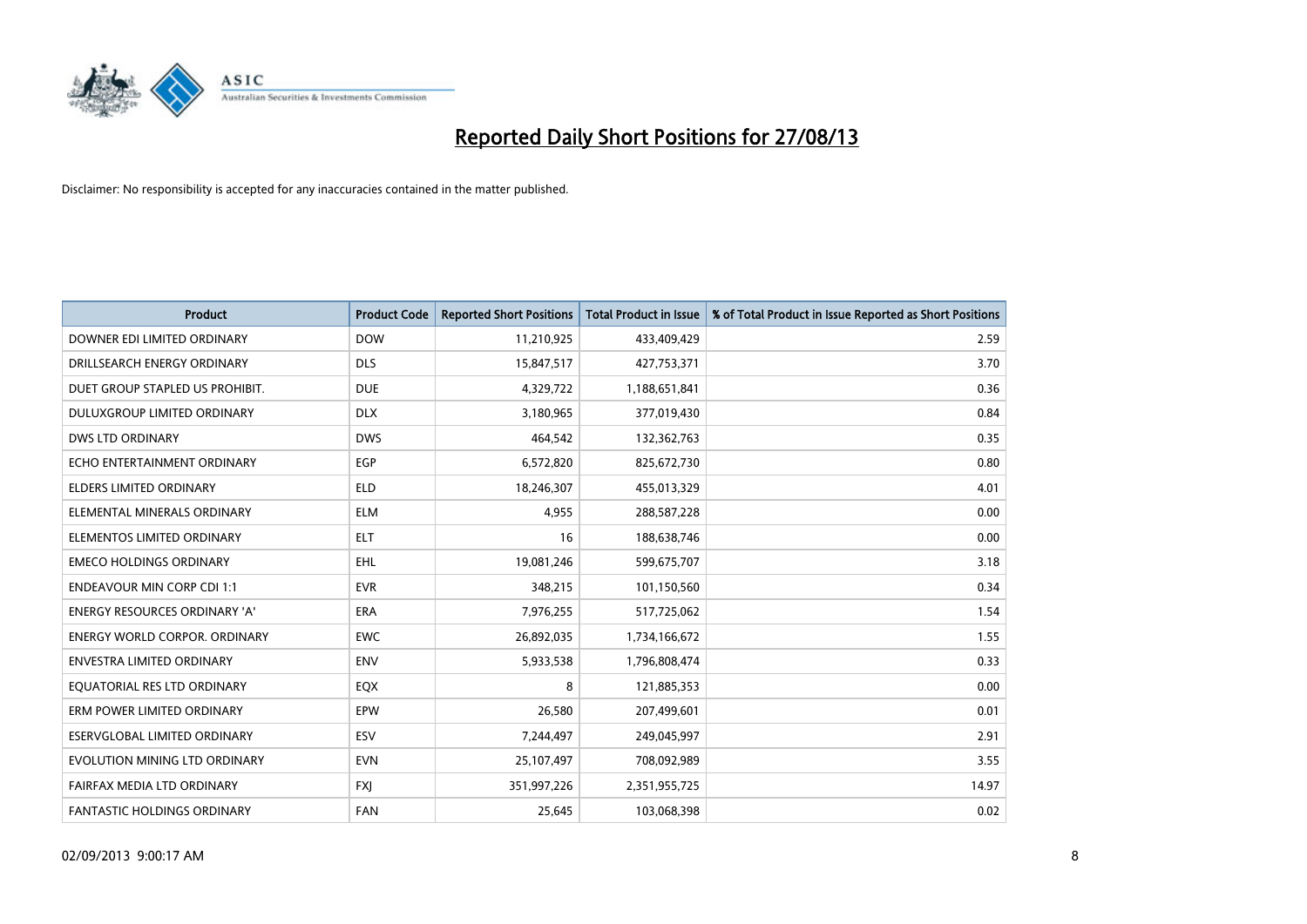

| <b>Product</b>                         | <b>Product Code</b> | <b>Reported Short Positions</b> | <b>Total Product in Issue</b> | % of Total Product in Issue Reported as Short Positions |
|----------------------------------------|---------------------|---------------------------------|-------------------------------|---------------------------------------------------------|
| <b>FAR LTD ORDINARY</b>                | <b>FAR</b>          | 23,036,061                      | 2,499,846,742                 | 0.92                                                    |
| FEDERATION CNTRES ORD/UNIT STAPLED SEC | <b>FDC</b>          | 2,067,125                       | 1,427,641,565                 | 0.14                                                    |
| FINBAR GROUP LIMITED ORDINARY          | FRI                 | 5,742                           | 218,006,169                   | 0.00                                                    |
| FISHER & PAYKEL H. ORDINARY            | <b>FPH</b>          | 229,931                         | 546,542,492                   | 0.04                                                    |
| FKP PROPERTY GROUP STAPLED SECURITIES  | <b>FKP</b>          | 9,786,426                       | 321,578,705                   | 3.04                                                    |
| FLEETWOOD CORP ORDINARY                | <b>FWD</b>          | 2,292,735                       | 60,522,619                    | 3.79                                                    |
| FLETCHER BUILDING ORDINARY             | <b>FBU</b>          | 4,374,022                       | 686,096,427                   | 0.64                                                    |
| <b>FLEXIGROUP LIMITED ORDINARY</b>     | <b>FXL</b>          | 33,815                          | 302,305,394                   | 0.01                                                    |
| FLIGHT CENTRE ORDINARY                 | <b>FLT</b>          | 8,084,617                       | 100,430,746                   | 8.05                                                    |
| FLINDERS MINES LTD ORDINARY            | <b>FMS</b>          | 5,908,319                       | 1,824,843,676                 | 0.32                                                    |
| <b>FOCUS MINERALS LTD ORDINARY</b>     | <b>FML</b>          | 37,681,359                      | 9,137,375,877                 | 0.41                                                    |
| <b>FORGE GROUP LIMITED ORDINARY</b>    | FGE                 | 822,499                         | 86,169,014                    | 0.95                                                    |
| FORTESCUE METALS GRP ORDINARY          | <b>FMG</b>          | 172,109,394                     | 3,113,798,659                 | 5.53                                                    |
| <b>G.U.D. HOLDINGS ORDINARY</b>        | GUD                 | 5,961,396                       | 71,341,319                    | 8.36                                                    |
| <b>G8 EDUCATION LIMITED ORDINARY</b>   | <b>GEM</b>          | 2,519,816                       | 273,190,260                   | 0.92                                                    |
| <b>GALAXY RESOURCES ORDINARY</b>       | GXY                 | 9,133,831                       | 799,917,303                   | 1.14                                                    |
| <b>GEODYNAMICS LIMITED ORDINARY</b>    | GDY                 | 850                             | 406,452,608                   | 0.00                                                    |
| <b>GINDALBIE METALS LTD ORDINARY</b>   | <b>GBG</b>          | 54,118,695                      | 1,492,944,820                 | 3.62                                                    |
| <b>GOODMAN FIELDER, ORDINARY</b>       | <b>GFF</b>          | 46,512,666                      | 1,955,559,207                 | 2.38                                                    |
| <b>GOODMAN GROUP STAPLED</b>           | <b>GMG</b>          | 3,163,352                       | 1,713,233,947                 | 0.18                                                    |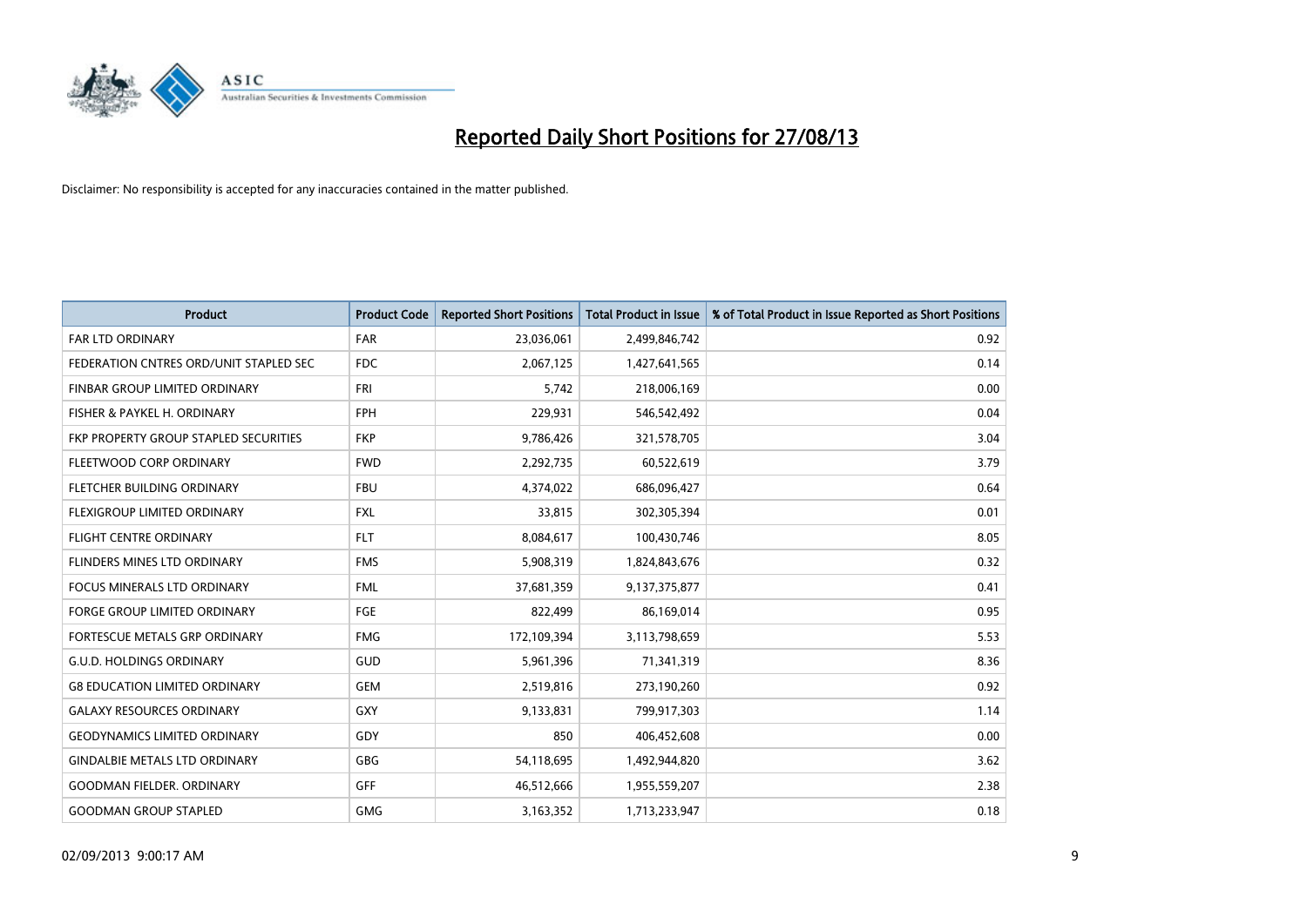

| <b>Product</b>                                   | <b>Product Code</b> | <b>Reported Short Positions</b> | <b>Total Product in Issue</b> | % of Total Product in Issue Reported as Short Positions |
|--------------------------------------------------|---------------------|---------------------------------|-------------------------------|---------------------------------------------------------|
| <b>GPT GROUP STAPLED SEC.</b>                    | GPT                 | 5,287,229                       | 1,742,852,344                 | 0.30                                                    |
| <b>GRAINCORP LIMITED A CLASS ORDINARY</b>        | <b>GNC</b>          | 168,933                         | 228,855,628                   | 0.07                                                    |
| <b>GRANGE RESOURCES. ORDINARY</b>                | GRR                 | 6,172,433                       | 1,156,492,195                 | 0.53                                                    |
| <b>GREENLAND MIN EN LTD ORDINARY</b>             | GGG                 | 4,967,745                       | 572,720,096                   | 0.87                                                    |
| <b>GROWTHPOINT PROPERTY ORD/UNIT STAPLED SEC</b> | GOZ                 | 53,372                          | 402,830,366                   | 0.01                                                    |
| <b>GRYPHON MINERALS LTD ORDINARY</b>             | GRY                 | 10,893,282                      | 400,464,983                   | 2.72                                                    |
| <b>GUILDFORD COAL LTD ORDINARY</b>               | <b>GUF</b>          | 458,414                         | 635,046,899                   | 0.07                                                    |
| <b>GUNNS LIMITED ORDINARY</b>                    | <b>GNS</b>          | 51,730,404                      | 848,401,559                   | 6.10                                                    |
| <b>GWA GROUP LTD ORDINARY</b>                    | <b>GWA</b>          | 14,086,827                      | 306,533,770                   | 4.60                                                    |
| <b>HARVEY NORMAN ORDINARY</b>                    | <b>HVN</b>          | 68,706,192                      | 1,062,316,784                 | 6.47                                                    |
| HASTIE GROUP LIMITED ORDINARY                    | <b>HST</b>          | 5,000                           | 137,353,504                   | 0.00                                                    |
| <b>HENDERSON GROUP CDI 1:1</b>                   | <b>HGG</b>          | 1,269,220                       | 737,474,673                   | 0.17                                                    |
| HFA HOLDINGS LIMITED ORDINARY                    | <b>HFA</b>          | 3.809                           | 118,738,157                   | 0.00                                                    |
| <b>HIGHLANDS PACIFIC ORDINARY</b>                | <b>HIG</b>          | 500,001                         | 789,344,774                   | 0.06                                                    |
| HILLGROVE RES LTD ORDINARY                       | <b>HGO</b>          | 2,815,138                       | 1,023,760,221                 | 0.27                                                    |
| HILLS HOLDINGS LTD ORDINARY                      | <b>HIL</b>          | 104,046                         | 246,500,444                   | 0.04                                                    |
| HORIZON OIL LIMITED ORDINARY                     | <b>HZN</b>          | 73,380,074                      | 1,234,562,961                 | 5.94                                                    |
| HOT CHILI LTD ORDINARY                           | <b>HCH</b>          | 10,000                          | 310,258,886                   | 0.00                                                    |
| <b>ICON ENERGY LIMITED ORDINARY</b>              | <b>ICN</b>          | 19,230                          | 533,391,210                   | 0.00                                                    |
| <b>IINET LIMITED ORDINARY</b>                    | <b>IIN</b>          | 4,417,357                       | 161,238,847                   | 2.74                                                    |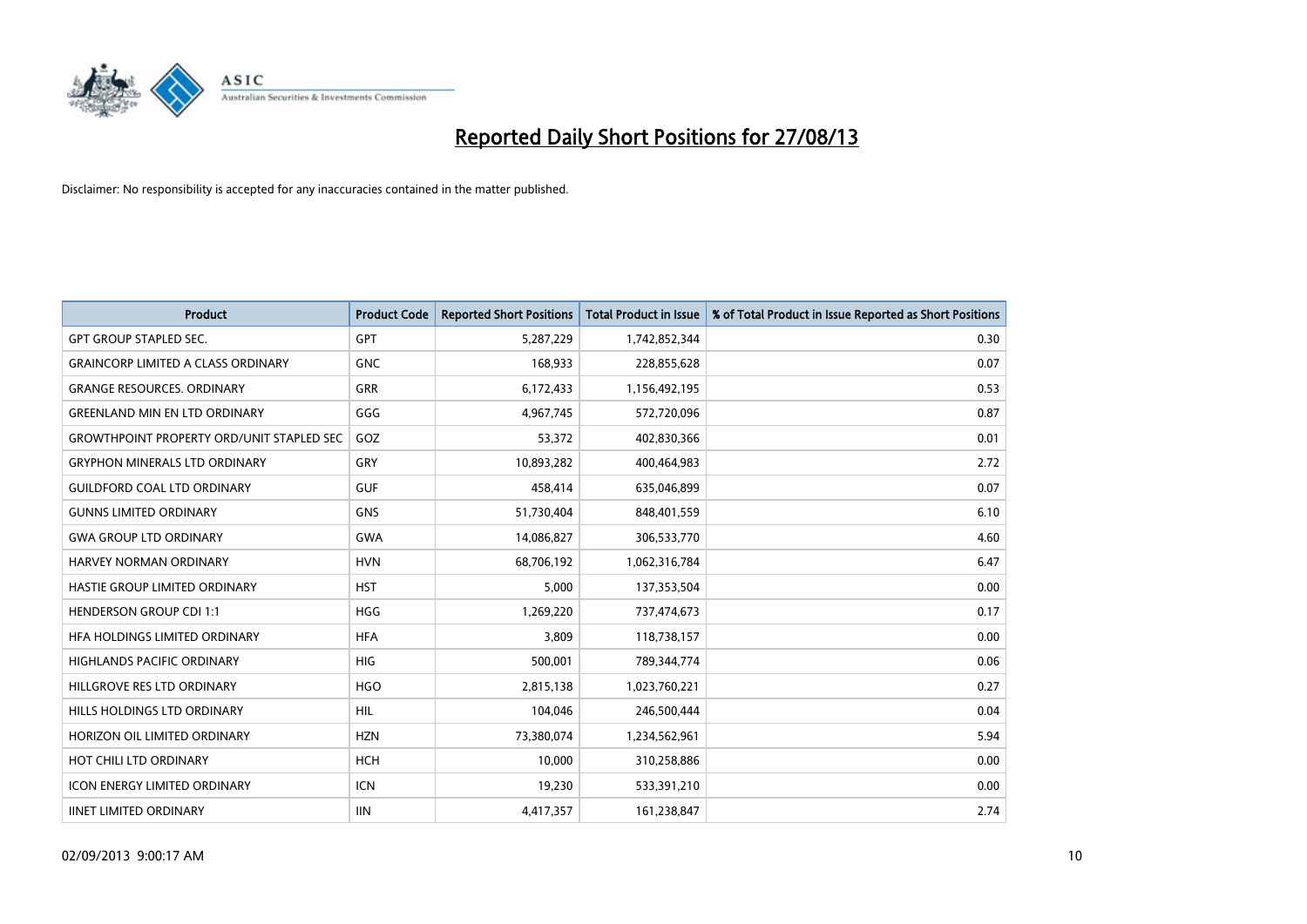

| <b>Product</b>                                | <b>Product Code</b> | <b>Reported Short Positions</b> | <b>Total Product in Issue</b> | % of Total Product in Issue Reported as Short Positions |
|-----------------------------------------------|---------------------|---------------------------------|-------------------------------|---------------------------------------------------------|
| <b>ILUKA RESOURCES ORDINARY</b>               | ILU                 | 35,845,669                      | 418,700,517                   | 8.56                                                    |
| <b>IMDEX LIMITED ORDINARY</b>                 | <b>IMD</b>          | 4,221,804                       | 210,473,188                   | 2.01                                                    |
| IMF (AUSTRALIA) LTD ORDINARY                  | <b>IMF</b>          | 2,245,268                       | 123,203,426                   | 1.82                                                    |
| <b>INCITEC PIVOT ORDINARY</b>                 | <b>IPL</b>          | 19,236,528                      | 1,628,730,107                 | 1.18                                                    |
| <b>INDEPENDENCE GROUP ORDINARY</b>            | <b>IGO</b>          | 5,531,391                       | 233,321,861                   | 2.37                                                    |
| <b>INDOPHIL RESOURCES ORDINARY</b>            | <b>IRN</b>          | 1,945,346                       | 1,203,146,194                 | 0.16                                                    |
| <b>INFIGEN ENERGY STAPLED SECURITIES</b>      | <b>IFN</b>          | 3,722,009                       | 762,265,972                   | 0.49                                                    |
| <b>INOVA RESOURCES LTD ORDINARY</b>           | <b>IVA</b>          | 1,384,278                       | 728,201,911                   | 0.19                                                    |
| <b>INSURANCE AUSTRALIA ORDINARY</b>           | IAG                 | 3,209,449                       | 2,079,034,021                 | 0.15                                                    |
| <b>INTREPID MINES ORDINARY</b>                | <b>IAU</b>          | 20,491,926                      | 556,118,015                   | 3.68                                                    |
| <b>INVESTA OFFICE FUND STAPLED SECURITIES</b> | <b>IOF</b>          | 2,380,250                       | 614,047,458                   | 0.39                                                    |
| <b>INVOCARE LIMITED ORDINARY</b>              | <b>IVC</b>          | 3,336,823                       | 110,030,298                   | 3.03                                                    |
| <b>ION LIMITED ORDINARY</b>                   | <b>ION</b>          | 164,453                         | 256,365,105                   | 0.06                                                    |
| <b>IOOF HOLDINGS LTD ORDINARY</b>             | IFL                 | 2,483,787                       | 232,118,034                   | 1.07                                                    |
| <b>IRESS LIMITED ORDINARY</b>                 | <b>IRE</b>          | 958,832                         | 150,935,973                   | 0.64                                                    |
| <b>IRON ORE HOLDINGS ORDINARY</b>             | <b>IOH</b>          | 26,197                          | 161,174,005                   | 0.02                                                    |
| <b>ISELECT LTD ORDINARY</b>                   | <b>ISU</b>          | 896,953                         | 259,064,894                   | 0.35                                                    |
| JAMES HARDIE INDUST CHESS DEPOSITARY INT      | <b>IHX</b>          | 6,253,466                       | 442,417,796                   | 1.41                                                    |
| <b>IB HI-FI LIMITED ORDINARY</b>              | <b>IBH</b>          | 8,407,702                       | 99,588,771                    | 8.44                                                    |
| <b>IUPITER MINES ORDINARY</b>                 | <b>IMS</b>          | 9,874                           | 2,281,835,383                 | 0.00                                                    |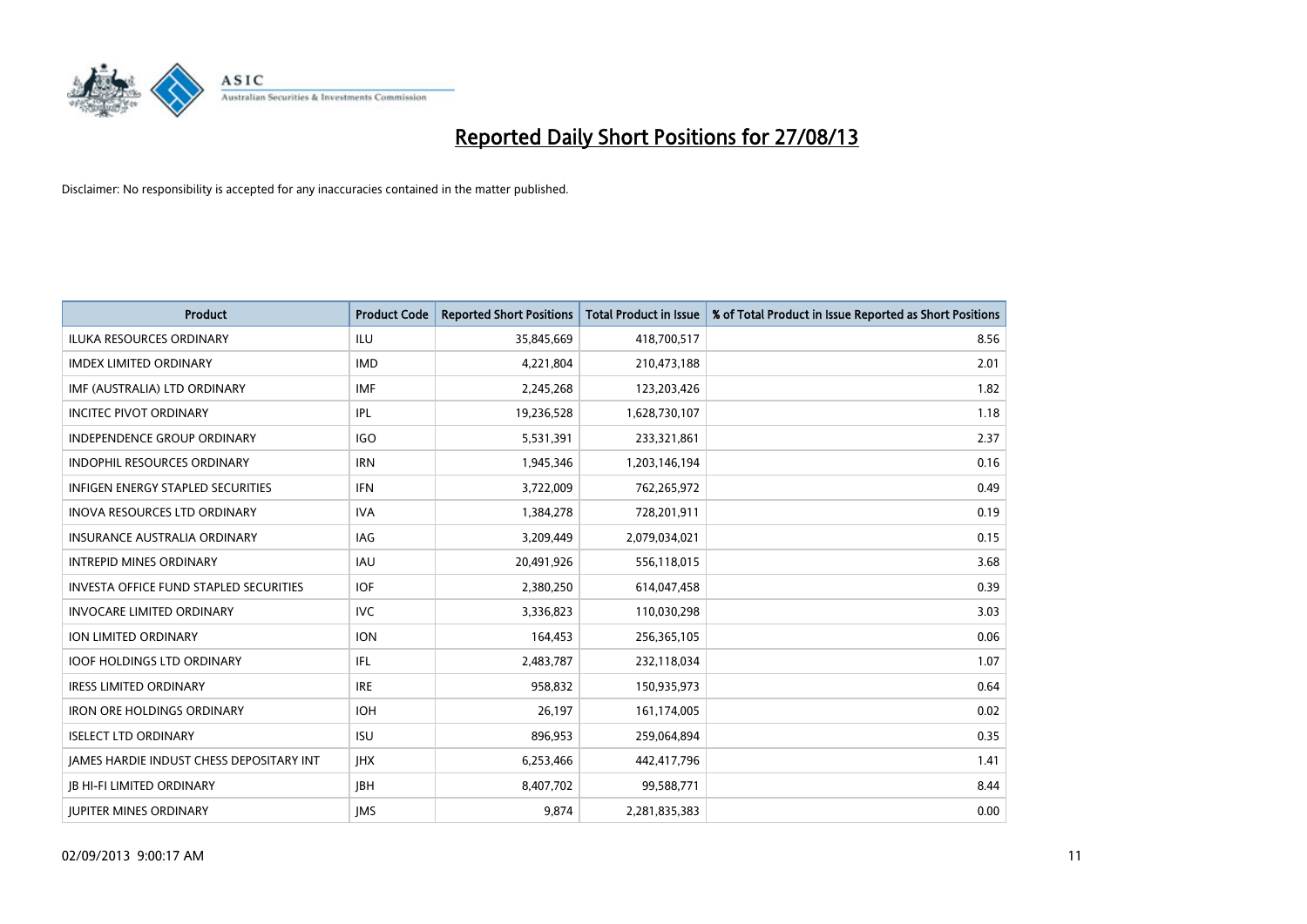

| <b>Product</b>                        | <b>Product Code</b> | <b>Reported Short Positions</b> | <b>Total Product in Issue</b> | % of Total Product in Issue Reported as Short Positions |
|---------------------------------------|---------------------|---------------------------------|-------------------------------|---------------------------------------------------------|
| <b>KAGARA LTD ORDINARY</b>            | KZL                 | 3,349,855                       | 798,953,117                   | 0.42                                                    |
| KAROON GAS AUSTRALIA ORDINARY         | <b>KAR</b>          | 693,197                         | 251,120,769                   | 0.28                                                    |
| KATHMANDU HOLD LTD ORDINARY           | <b>KMD</b>          | 45,433                          | 200,215,894                   | 0.02                                                    |
| <b>KBL MINING LIMITED ORDINARY</b>    | <b>KBL</b>          | 1,820                           | 373,614,772                   | 0.00                                                    |
| KINGSGATE CONSOLID. ORDINARY          | <b>KCN</b>          | 14,316,510                      | 152,284,777                   | 9.40                                                    |
| KINGSROSE MINING LTD ORDINARY         | <b>KRM</b>          | 678,474                         | 335,753,851                   | 0.20                                                    |
| LEIGHTON HOLDINGS ORDINARY            | LEI                 | 19,660,584                      | 337,235,188                   | 5.83                                                    |
| LEND LEASE GROUP UNIT/ORD STAPLED     | LLC                 | 1,210,846                       | 575,508,314                   | 0.21                                                    |
| LINC ENERGY LTD ORDINARY              | <b>LNC</b>          | 17,224,903                      | 518,687,562                   | 3.32                                                    |
| LION SELECTION GRP ORDINARY           | <b>LSX</b>          | 36                              | 106,911,413                   | 0.00                                                    |
| LYCOPODIUM LIMITED ORDINARY           | LYL                 | 90                              | 38,955,103                    | 0.00                                                    |
| <b>LYNAS CORPORATION ORDINARY</b>     | <b>LYC</b>          | 210,232,105                     | 1,960,801,292                 | 10.72                                                   |
| M2 TELECOMMUNICATION ORDINARY         | <b>MTU</b>          | 7,647,109                       | 178,498,822                   | 4.28                                                    |
| <b>MACA LIMITED ORDINARY</b>          | <b>MLD</b>          | 8,327                           | 172,500,000                   | 0.00                                                    |
| <b>MACMAHON HOLDINGS ORDINARY</b>     | <b>MAH</b>          | 4,743,963                       | 1,261,699,966                 | 0.38                                                    |
| MACO ATLAS ROADS GRP ORDINARY STAPLED | <b>MOA</b>          | 19,905,858                      | 478,531,436                   | 4.16                                                    |
| MACQUARIE GROUP LTD ORDINARY          | MQG                 | 1,583,876                       | 339,885,036                   | 0.47                                                    |
| MACQUARIE TELECOM GP ORDINARY         | MAQ                 | 2,264                           | 20,967,121                    | 0.01                                                    |
| MAGELLAN FIN GRP LTD ORDINARY         | <b>MFG</b>          | 386,991                         | 152,782,876                   | 0.25                                                    |
| <b>MATRIX C &amp; E LTD ORDINARY</b>  | <b>MCE</b>          | 3,200,803                       | 94,555,428                    | 3.39                                                    |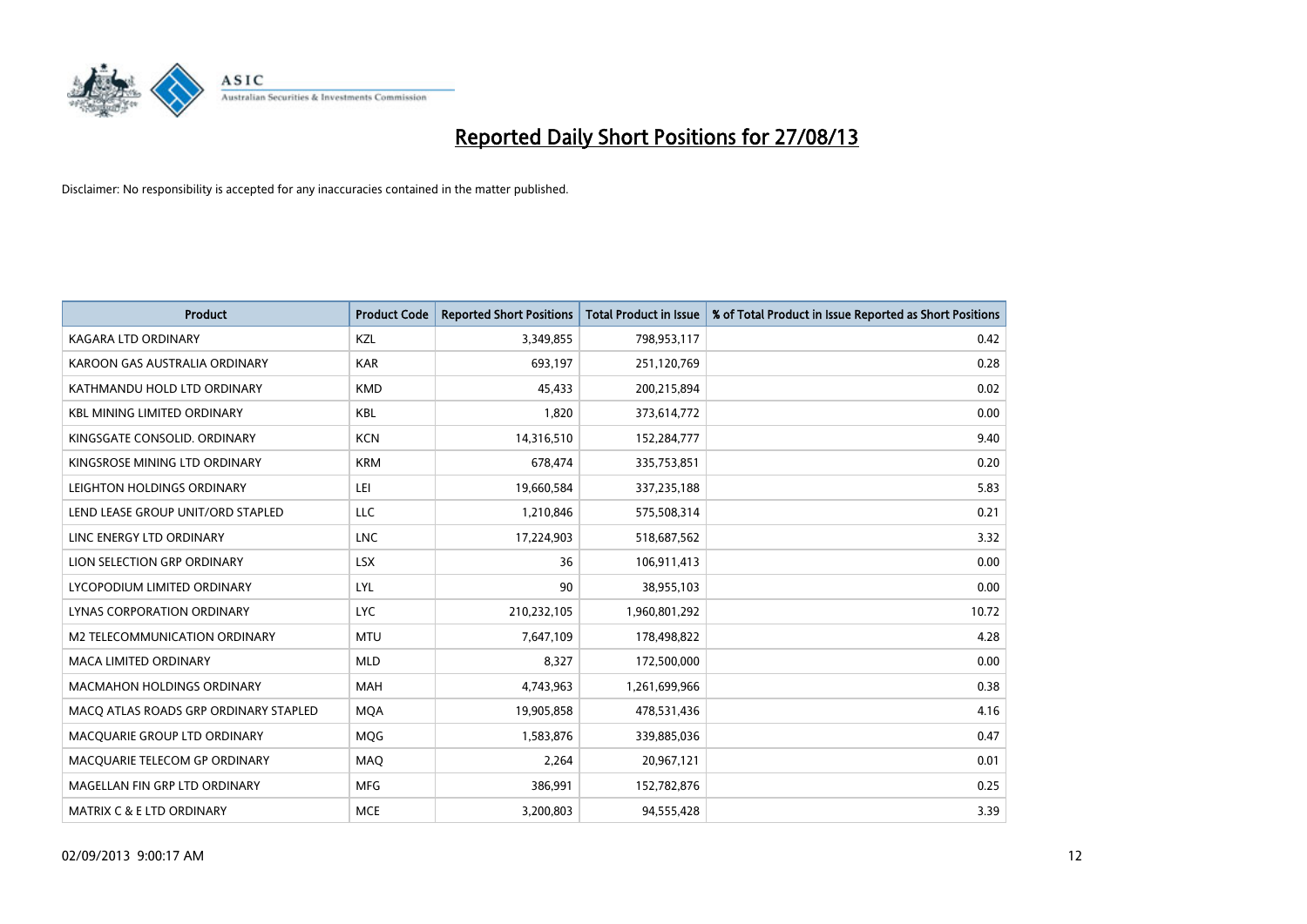

| <b>Product</b>                    | <b>Product Code</b> | <b>Reported Short Positions</b> | <b>Total Product in Issue</b> | % of Total Product in Issue Reported as Short Positions |
|-----------------------------------|---------------------|---------------------------------|-------------------------------|---------------------------------------------------------|
| <b>MAVERICK DRILLING ORDINARY</b> | <b>MAD</b>          | 9,741,553                       | 452,726,751                   | 2.15                                                    |
| MAXITRANS INDUSTRIES ORDINARY     | MXI                 | 23,291                          | 183,993,392                   | 0.01                                                    |
| MAYNE PHARMA LTD ORDINARY         | <b>MYX</b>          | 1,806                           | 563,459,968                   | 0.00                                                    |
| MCMILLAN SHAKESPEARE ORDINARY     | <b>MMS</b>          | 2,994,932                       | 74,523,965                    | 4.02                                                    |
| <b>MCPHERSON'S LTD ORDINARY</b>   | <b>MCP</b>          | 10                              | 89,294,198                    | 0.00                                                    |
| MEDUSA MINING LTD ORDINARY        | <b>MML</b>          | 2,221,684                       | 188,903,911                   | 1.18                                                    |
| MEO AUSTRALIA LTD ORDINARY        | <b>MEO</b>          | 19,345                          | 627,264,587                   | 0.00                                                    |
| <b>MERMAID MARINE ORDINARY</b>    | <b>MRM</b>          | 382,333                         | 229,962,314                   | 0.17                                                    |
| MESOBLAST LIMITED ORDINARY        | <b>MSB</b>          | 15,454,059                      | 315,423,901                   | 4.90                                                    |
| METALS X LIMITED ORDINARY         | <b>MLX</b>          | 97,133                          | 1,652,636,110                 | 0.01                                                    |
| METCASH LIMITED ORDINARY          | <b>MTS</b>          | 80,802,019                      | 880,704,786                   | 9.17                                                    |
| METMINCO LIMITED ORDINARY         | <b>MNC</b>          | 1,609,580                       | 1,749,543,023                 | 0.09                                                    |
| MICLYN EXP OFFSHR ORDINARY        | <b>MIO</b>          | 289,947                         | 281,538,972                   | 0.10                                                    |
| MIGHTY RIVER POWER ORDINARY       | <b>MYT</b>          | 2,219                           | 1,400,000,094                 | 0.00                                                    |
| MINCOR RESOURCES NL ORDINARY      | <b>MCR</b>          | 2,475,987                       | 188,208,274                   | 1.32                                                    |
| MINERAL DEPOSITS ORDINARY         | <b>MDL</b>          | 3,524,888                       | 83,538,786                    | 4.22                                                    |
| MINERAL RESOURCES. ORDINARY       | <b>MIN</b>          | 6,226,672                       | 185,987,992                   | 3.35                                                    |
| MIRABELA NICKEL LTD ORDINARY      | <b>MBN</b>          | 30,244,070                      | 876,801,147                   | 3.45                                                    |
| MIRVAC GROUP STAPLED SECURITIES   | <b>MGR</b>          | 5,441,890                       | 3,664,938,678                 | 0.15                                                    |
| MOLOPO ENERGY LTD ORDINARY        | <b>MPO</b>          | 675,985                         | 246,724,091                   | 0.27                                                    |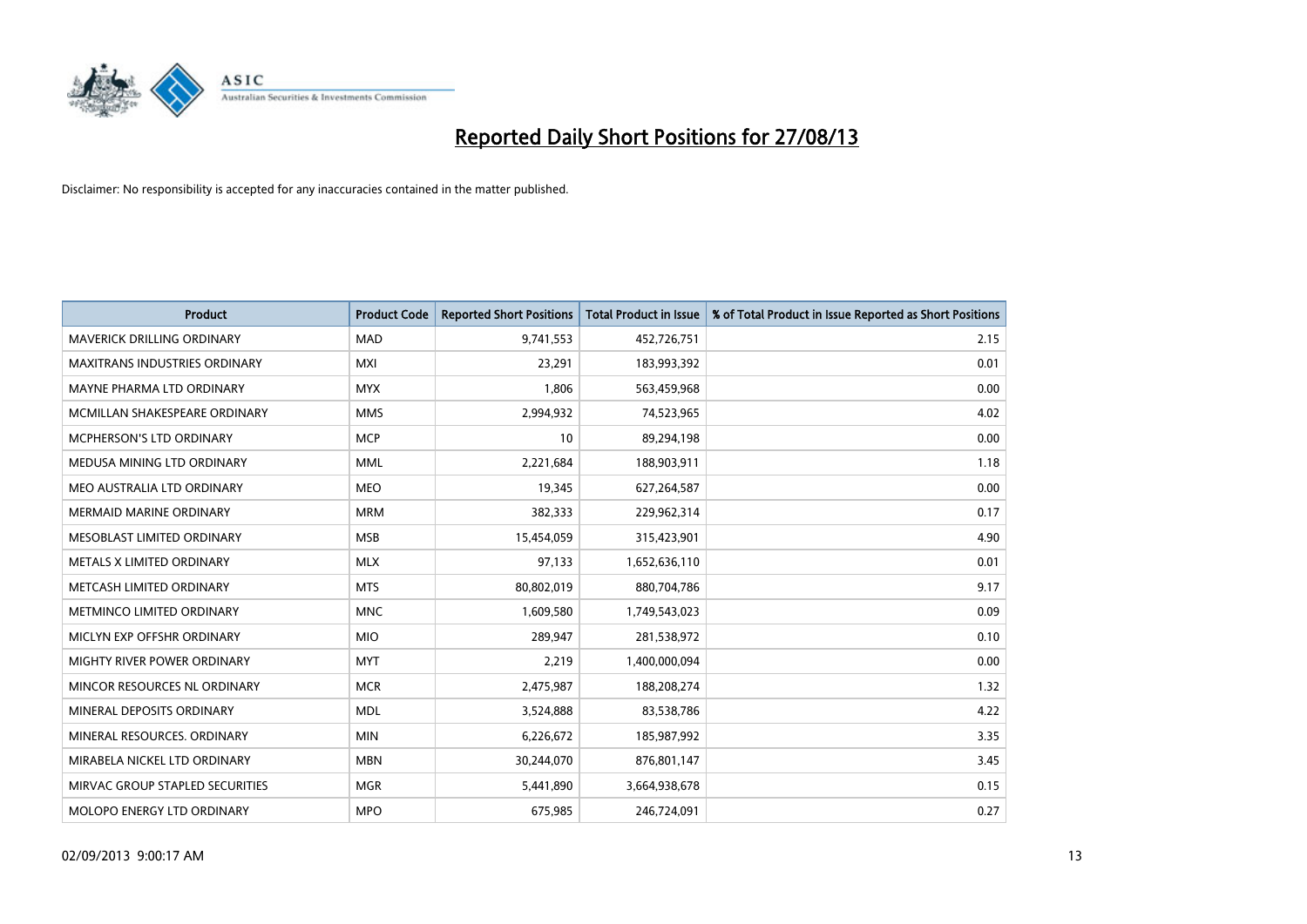

| <b>Product</b>                     | <b>Product Code</b> | <b>Reported Short Positions</b> | <b>Total Product in Issue</b> | % of Total Product in Issue Reported as Short Positions |
|------------------------------------|---------------------|---------------------------------|-------------------------------|---------------------------------------------------------|
| <b>MONADELPHOUS GROUP ORDINARY</b> | <b>MND</b>          | 11,843,170                      | 90,940,258                    | 13.02                                                   |
| MORTGAGE CHOICE LTD ORDINARY       | <b>MOC</b>          | 1,043,337                       | 123,431,282                   | 0.85                                                    |
| <b>MOUNT GIBSON IRON ORDINARY</b>  | <b>MGX</b>          | 17,305,715                      | 1,090,584,232                 | 1.59                                                    |
| MULTIPLEX SITES SITES              | <b>MXUPA</b>        | 1,213                           | 4,500,000                     | 0.03                                                    |
| MURCHISON METALS LTD ORDINARY      | <b>MMX</b>          | 3,371,139                       | 450,497,346                   | 0.75                                                    |
| MYER HOLDINGS LTD ORDINARY         | <b>MYR</b>          | 83,292,743                      | 583,794,551                   | 14.27                                                   |
| NANOSONICS LIMITED ORDINARY        | <b>NAN</b>          | 200                             | 262,188,718                   | 0.00                                                    |
| NATIONAL AUST. BANK ORDINARY       | <b>NAB</b>          | 8,060,702                       | 2,348,870,499                 | 0.34                                                    |
| NAVITAS LIMITED ORDINARY           | <b>NVT</b>          | 5,027,246                       | 375,367,918                   | 1.34                                                    |
| NEON ENERGY LIMITED ORDINARY       | <b>NEN</b>          | 768,660                         | 553,037,848                   | 0.14                                                    |
| NEW HOPE CORPORATION ORDINARY      | <b>NHC</b>          | 1,519,504                       | 830,715,225                   | 0.18                                                    |
| NEW STANDARD ENERGY ORDINARY       | <b>NSE</b>          | 322,032                         | 305,331,847                   | 0.11                                                    |
| NEWCREST MINING ORDINARY           | <b>NCM</b>          | 3,940,456                       | 766,510,971                   | 0.51                                                    |
| NEWS CORP. A NON-VOTING CDI        | <b>NNCLV</b>        | 2,823,545                       | 379,394,603                   | 0.74                                                    |
| NEWS CORP. B VOTING CDI            | <b>NNC</b>          | 1,588,858                       | 199,630,239                   | 0.80                                                    |
| NEWSAT LIMITED ORDINARY            | <b>NWT</b>          | 13,903                          | 547,078,507                   | 0.00                                                    |
| NEXTDC LIMITED ORDINARY            | <b>NXT</b>          | 3,959,662                       | 192,904,486                   | 2.05                                                    |
| NEXUS ENERGY LIMITED ORDINARY      | <b>NXS</b>          | 2,143,167                       | 1,330,219,459                 | 0.16                                                    |
| NIB HOLDINGS LIMITED ORDINARY      | <b>NHF</b>          | 1,917,986                       | 439,004,182                   | 0.44                                                    |
| NIDO PETROLEUM ORDINARY            | <b>NDO</b>          | 542,402                         | 2,046,650,968                 | 0.03                                                    |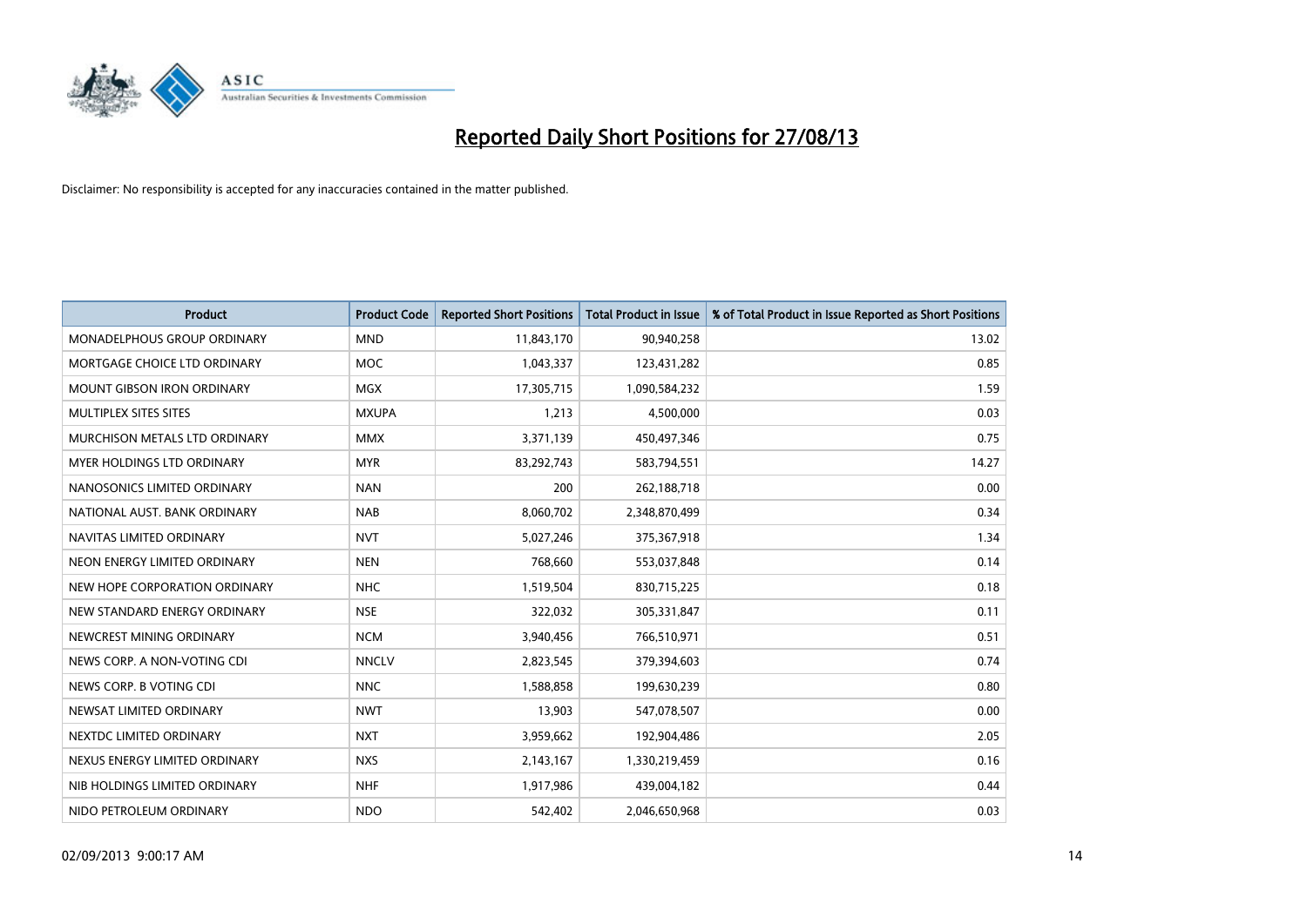

| <b>Product</b>                        | <b>Product Code</b> | <b>Reported Short Positions</b> | <b>Total Product in Issue</b> | % of Total Product in Issue Reported as Short Positions |
|---------------------------------------|---------------------|---------------------------------|-------------------------------|---------------------------------------------------------|
| NOBLE MINERAL RES ORDINARY            | <b>NMG</b>          | 2,365,726                       | 666,397,952                   | 0.36                                                    |
| NORTHERN IRON LTD ORDINARY            | <b>NFE</b>          | 2,243,255                       | 484,405,314                   | 0.46                                                    |
| NORTHERN STAR ORDINARY                | <b>NST</b>          | 4,838,351                       | 424,279,762                   | 1.14                                                    |
| NOVOGEN LIMITED ORDINARY              | <b>NRT</b>          | 126,791                         | 142,508,788                   | 0.09                                                    |
| NRW HOLDINGS LIMITED ORDINARY         | <b>NWH</b>          | 19,902,033                      | 278,888,011                   | 7.14                                                    |
| NUCOAL RESOURCES LTD ORDINARY         | <b>NCR</b>          | 90,001                          | 768,612,354                   | 0.01                                                    |
| NUFARM LIMITED ORDINARY               | <b>NUF</b>          | 17,155,215                      | 262,954,040                   | 6.52                                                    |
| <b>OAKTON LIMITED ORDINARY</b>        | <b>OKN</b>          | 15,787                          | 89,912,735                    | 0.02                                                    |
| OCEANAGOLD CORP. CHESS DEPOSITARY INT | OGC                 | 393,571                         | 293,574,586                   | 0.13                                                    |
| OIL SEARCH LTD ORDINARY               | <b>OSH</b>          | 6,609,294                       | 1,340,018,530                 | 0.49                                                    |
| OM HOLDINGS LIMITED ORDINARY          | OMH                 | 3,122,333                       | 733,423,337                   | 0.43                                                    |
| ORICA LIMITED ORDINARY                | ORI                 | 10,941,067                      | 368,203,632                   | 2.97                                                    |
| ORIGIN ENERGY ORDINARY                | ORG                 | 11,771,982                      | 1,097,963,570                 | 1.07                                                    |
| OROCOBRE LIMITED ORDINARY             | <b>ORE</b>          | 255,763                         | 117,745,140                   | 0.22                                                    |
| OROTONGROUP LIMITED ORDINARY          | <b>ORL</b>          | 522,085                         | 40,880,902                    | 1.28                                                    |
| OZ MINERALS ORDINARY                  | OZL                 | 9,031,054                       | 303,470,022                   | 2.98                                                    |
| PACIFIC BRANDS ORDINARY               | <b>PBG</b>          | 11,528,610                      | 912,915,695                   | 1.26                                                    |
| PALADIN ENERGY LTD ORDINARY           | <b>PDN</b>          | 67,716,351                      | 962,765,979                   | 7.03                                                    |
| PANAUST LIMITED ORDINARY              | <b>PNA</b>          | 4,211,325                       | 619,084,930                   | 0.68                                                    |
| PANORAMIC RESOURCES ORDINARY          | PAN                 | 548,491                         | 260,676,416                   | 0.21                                                    |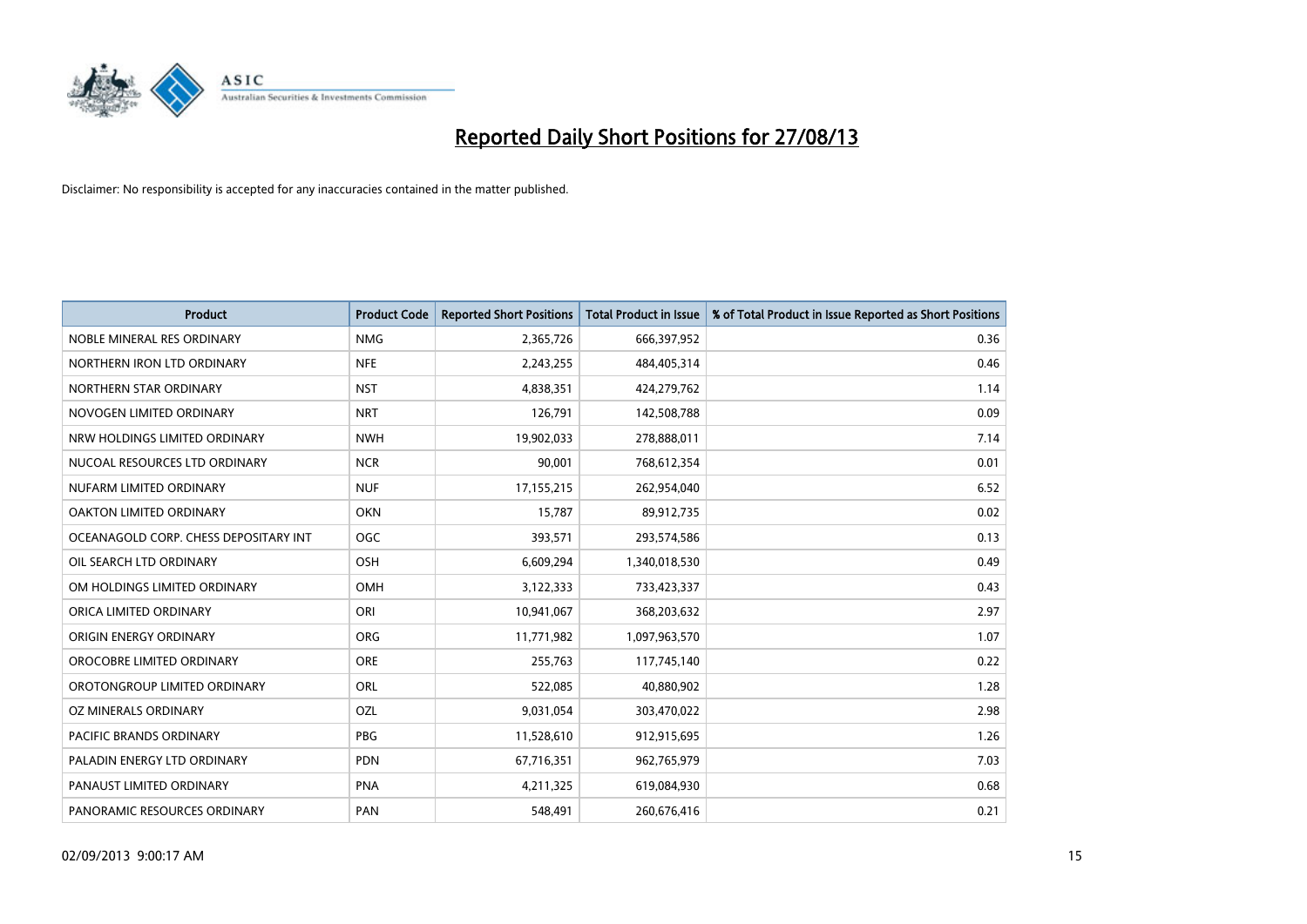

| <b>Product</b>                 | <b>Product Code</b> | <b>Reported Short Positions</b> | <b>Total Product in Issue</b> | % of Total Product in Issue Reported as Short Positions |
|--------------------------------|---------------------|---------------------------------|-------------------------------|---------------------------------------------------------|
| PANTERRA GOLD LTD ORDINARY     | PGI                 | $\mathbf{1}$                    | 760,580,455                   | 0.00                                                    |
| PAPERLINX LIMITED ORDINARY     | <b>PPX</b>          | 48.101                          | 609,280,761                   | 0.01                                                    |
| PAPILLON RES LTD ORDINARY      | PIR                 | 6,462,069                       | 337,544,210                   | 1.91                                                    |
| PATTIES FOODS LTD ORDINARY     | PFL                 | 33,660                          | 139,065,639                   | 0.02                                                    |
| PEET LIMITED ORDINARY          | <b>PPC</b>          | 2,847,577                       | 431,986,887                   | 0.66                                                    |
| PERILYA LIMITED ORDINARY       | PEM                 | 704,042                         | 769,316,426                   | 0.09                                                    |
| PERPETUAL LIMITED ORDINARY     | <b>PPT</b>          | 2,255,353                       | 41,980,678                    | 5.37                                                    |
| PERSEUS MINING LTD ORDINARY    | PRU                 | 10,094,233                      | 457,962,088                   | 2.20                                                    |
| PHARMAXIS LTD ORDINARY         | <b>PXS</b>          | 7,452,652                       | 308,548,389                   | 2.42                                                    |
| PLATINUM ASSET ORDINARY        | <b>PTM</b>          | 4,133,061                       | 578,215,695                   | 0.71                                                    |
| PLATINUM AUSTRALIA ORDINARY    | <b>PLA</b>          | 836,127                         | 504,968,043                   | 0.17                                                    |
| PMI GOLD CORP CDI 1:1          | <b>PVM</b>          | 241,847                         | 154,329,165                   | 0.16                                                    |
| PMP LIMITED ORDINARY           | <b>PMP</b>          | 28,840                          | 323,781,124                   | 0.01                                                    |
| PREMIER INVESTMENTS ORDINARY   | <b>PMV</b>          | 1,427,968                       | 155,260,478                   | 0.92                                                    |
| PRIMA BIOMED LTD ORDINARY      | <b>PRR</b>          | 595,412                         | 1,228,709,341                 | 0.05                                                    |
| PRIMARY HEALTH CARE ORDINARY   | <b>PRY</b>          | 19,627,472                      | 503,921,941                   | 3.89                                                    |
| PROGRAMMED ORDINARY            | <b>PRG</b>          | 237,867                         | 118,229,190                   | 0.20                                                    |
| <b>QANTAS AIRWAYS ORDINARY</b> | QAN                 | 40,485,826                      | 2,241,745,788                 | 1.81                                                    |
| OBE INSURANCE GROUP ORDINARY   | <b>QBE</b>          | 25,066,711                      | 1,220,868,532                 | 2.05                                                    |
| ORXPHARMA LTD ORDINARY         | QRX                 | 934,496                         | 144,785,606                   | 0.65                                                    |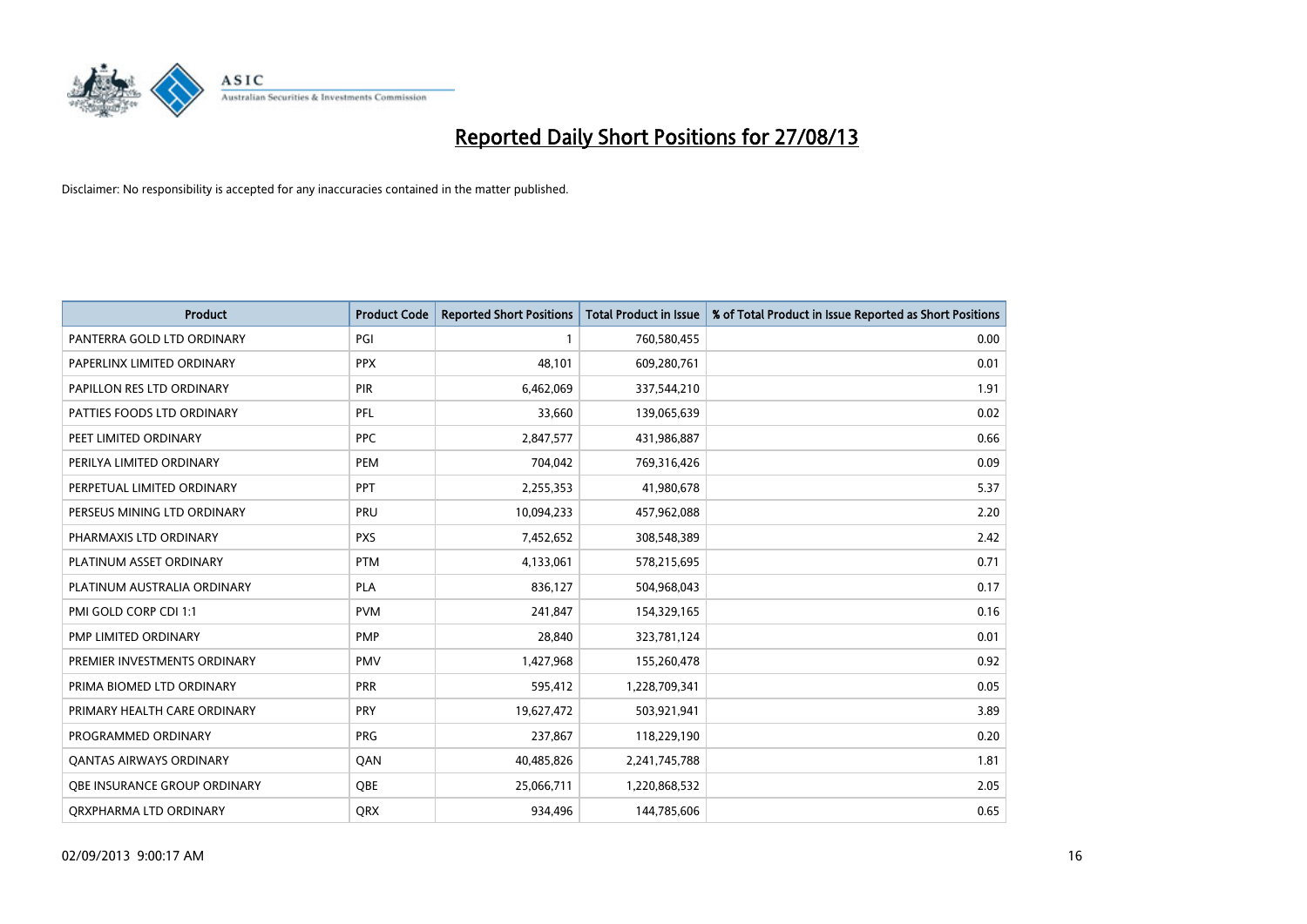

| <b>Product</b>                      | <b>Product Code</b> | <b>Reported Short Positions</b> | <b>Total Product in Issue</b> | % of Total Product in Issue Reported as Short Positions |
|-------------------------------------|---------------------|---------------------------------|-------------------------------|---------------------------------------------------------|
| <b>QUBE HOLDINGS LTD ORDINARY</b>   | <b>QUB</b>          | 15,614,536                      | 928,965,547                   | 1.68                                                    |
| QUICKSTEP HOLDINGS ORDINARY         | OHL                 | 460,000                         | 323,845,045                   | 0.14                                                    |
| RAMELIUS RESOURCES ORDINARY         | <b>RMS</b>          | 3,442,499                       | 337,904,409                   | 1.02                                                    |
| RAMSAY HEALTH CARE ORDINARY         | <b>RHC</b>          | 2,565,488                       | 202,081,252                   | 1.27                                                    |
| <b>RCR TOMLINSON ORDINARY</b>       | <b>RCR</b>          | 2,254,296                       | 132,431,265                   | 1.70                                                    |
| <b>REA GROUP ORDINARY</b>           | <b>REA</b>          | 864,914                         | 131,714,699                   | 0.66                                                    |
| RECKON LIMITED ORDINARY             | <b>RKN</b>          | 5,462                           | 129,488,015                   | 0.00                                                    |
| RED 5 LIMITED ORDINARY              | <b>RED</b>          | 1,257,885                       | 135,488,008                   | 0.93                                                    |
| <b>RED FORK ENERGY ORDINARY</b>     | <b>RFE</b>          | 3,991,361                       | 499,551,719                   | 0.80                                                    |
| REDBANK ENERGY LTD ORDINARY         | <b>AEI</b>          | 13                              | 786,287                       | 0.00                                                    |
| REECE AUSTRALIA LTD. ORDINARY       | <b>REH</b>          | 443                             | 99,600,000                    | 0.00                                                    |
| <b>REED RESOURCES LTD ORDINARY</b>  | <b>RDR</b>          | 50,000                          | 521,897,064                   | 0.01                                                    |
| REGIS RESOURCES ORDINARY            | <b>RRL</b>          | 6,417,696                       | 477,922,568                   | 1.34                                                    |
| RESMED INC CDI 10:1                 | <b>RMD</b>          | 10,280,101                      | 1,556,242,300                 | 0.66                                                    |
| <b>RESOLUTE MINING ORDINARY</b>     | <b>RSG</b>          | 3,976,569                       | 640,994,224                   | 0.62                                                    |
| RESOURCE EQUIP LTD ORDINARY         | <b>RQL</b>          | 5,000                           | 249,065,471                   | 0.00                                                    |
| <b>RESOURCE GENERATION ORDINARY</b> | <b>RES</b>          | 174,300                         | 332,234,604                   | 0.05                                                    |
| RETAIL FOOD GROUP ORDINARY          | <b>RFG</b>          | 2,705,577                       | 130,301,190                   | 2.08                                                    |
| REX MINERALS LIMITED ORDINARY       | <b>RXM</b>          | 2,309,804                       | 188,907,284                   | 1.22                                                    |
| RHG LIMITED ORDINARY                | <b>RHG</b>          | 371                             | 308,483,177                   | 0.00                                                    |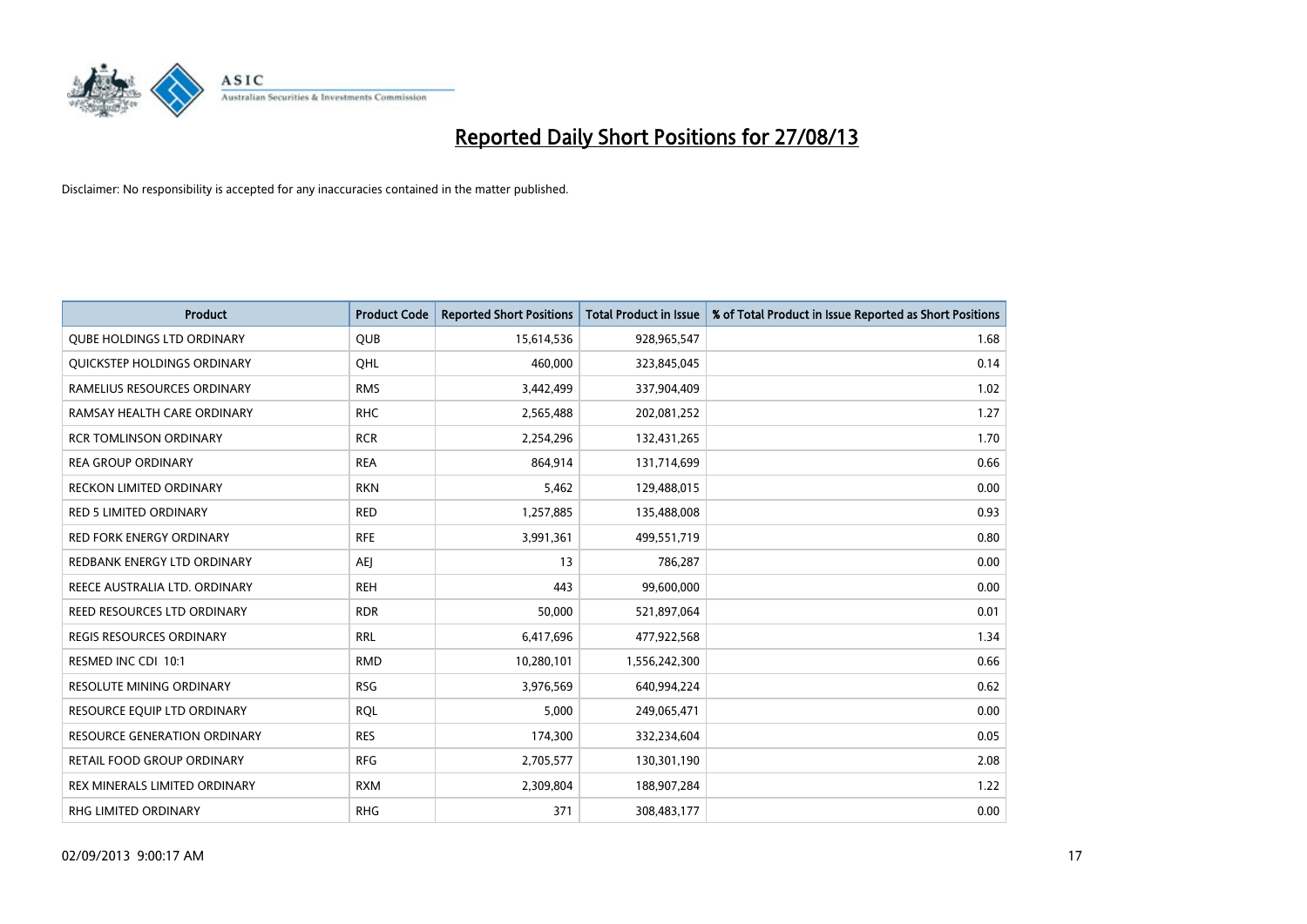

| <b>Product</b>                               | <b>Product Code</b> | <b>Reported Short Positions</b> | <b>Total Product in Issue</b> | % of Total Product in Issue Reported as Short Positions |
|----------------------------------------------|---------------------|---------------------------------|-------------------------------|---------------------------------------------------------|
| <b>RIALTO ENERGY ORDINARY</b>                | <b>RIA</b>          | 41                              | 1,155,765,100                 | 0.00                                                    |
| <b>RIDLEY CORPORATION ORDINARY</b>           | <b>RIC</b>          | 578,269                         | 307,817,071                   | 0.19                                                    |
| RIO TINTO LIMITED ORDINARY                   | <b>RIO</b>          | 4,719,730                       | 435,758,720                   | 1.08                                                    |
| ROBUST RESOURCES ORDINARY                    | <b>ROL</b>          | 10,000                          | 102,829,326                   | 0.01                                                    |
| ROC OIL COMPANY ORDINARY                     | <b>ROC</b>          | 1,411,367                       | 683,235,552                   | 0.21                                                    |
| SAI GLOBAL LIMITED ORDINARY                  | SAI                 | 8,766,004                       | 209,601,856                   | 4.18                                                    |
| SALMAT LIMITED ORDINARY                      | <b>SLM</b>          | 19,327                          | 159,812,799                   | 0.01                                                    |
| SAMSON OIL & GAS LTD ORDINARY                | SSN                 | 12,621,967                      | 2,409,007,583                 | 0.52                                                    |
| SANDFIRE RESOURCES ORDINARY                  | <b>SFR</b>          | 4,002,614                       | 155,640,968                   | 2.57                                                    |
| SANTOS LTD ORDINARY                          | <b>STO</b>          | 5,546,213                       | 965,623,043                   | 0.57                                                    |
| SARACEN MINERAL ORDINARY                     | <b>SAR</b>          | 13,314,090                      | 595,263,186                   | 2.24                                                    |
| <b>SCA PROPERTY GROUP STAPLED SECURITIES</b> | SCP                 | 33,848,272                      | 642,417,140                   | 5.27                                                    |
| SEDGMAN LIMITED ORDINARY                     | <b>SDM</b>          | 580,306                         | 220,368,310                   | 0.26                                                    |
| SEEK LIMITED ORDINARY                        | <b>SEK</b>          | 15,017,622                      | 337,833,019                   | 4.45                                                    |
| SELECT HARVESTS ORDINARY                     | SHV                 | 23,638                          | 57,462,851                    | 0.04                                                    |
| SENEX ENERGY LIMITED ORDINARY                | SXY                 | 5,188,405                       | 1,141,310,350                 | 0.45                                                    |
| SERVCORP LIMITED ORDINARY                    | SRV                 | 142                             | 98,432,275                    | 0.00                                                    |
| SERVICE STREAM ORDINARY                      | <b>SSM</b>          | 100                             | 283,418,867                   | 0.00                                                    |
| SEVEN GROUP HOLDINGS ORDINARY                | <b>SVW</b>          | 5,164,350                       | 308,160,281                   | 1.68                                                    |
| SEVEN WEST MEDIA LTD ORDINARY                | <b>SWM</b>          | 3,876,162                       | 999,160,872                   | 0.39                                                    |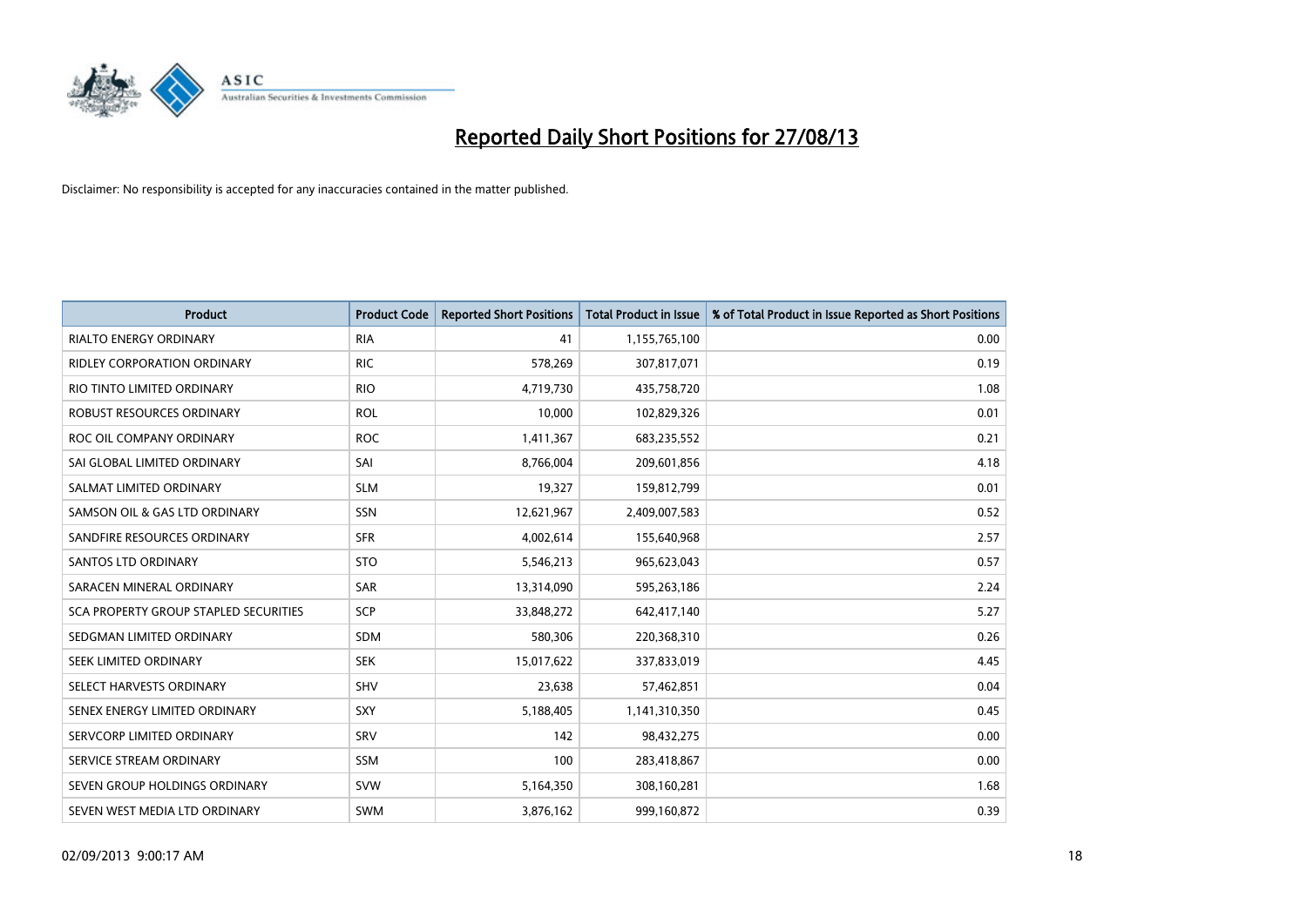

| <b>Product</b>                           | <b>Product Code</b> | <b>Reported Short Positions</b> | <b>Total Product in Issue</b> | % of Total Product in Issue Reported as Short Positions |
|------------------------------------------|---------------------|---------------------------------|-------------------------------|---------------------------------------------------------|
| SIGMA PHARMACEUTICAL ORDINARY            | <b>SIP</b>          | 2,249,841                       | 1,126,618,419                 | 0.20                                                    |
| SIHAYO GOLD LIMITED ORDINARY             | <b>SIH</b>          | 1                               | 844,832,293                   | 0.00                                                    |
| SILEX SYSTEMS ORDINARY                   | <b>SLX</b>          | 2,253,375                       | 170,249,150                   | 1.32                                                    |
| SILVER CHEF LIMITED ORDINARY             | <b>SIV</b>          | 40,395                          | 28,762,745                    | 0.14                                                    |
| SILVER LAKE RESOURCE ORDINARY            | <b>SLR</b>          | 11,637,185                      | 379,048,750                   | 3.07                                                    |
| SIMS METAL MGMT LTD ORDINARY             | SGM                 | 8,626,275                       | 204,317,065                   | 4.22                                                    |
| SINGAPORE TELECOMM. CHESS DEPOSITARY INT | <b>SGT</b>          | 4,509,312                       | 187,523,486                   | 2.40                                                    |
| SIRIUS RESOURCES NL ORDINARY             | <b>SIR</b>          | 4,053,193                       | 227,020,167                   | 1.79                                                    |
| SIRTEX MEDICAL ORDINARY                  | <b>SRX</b>          | 90,055                          | 56,079,887                    | 0.16                                                    |
| SKILLED GROUP LTD ORDINARY               | <b>SKE</b>          | 4,666,090                       | 233,533,526                   | 2.00                                                    |
| <b>SLATER &amp; GORDON ORDINARY</b>      | SGH                 | 942                             | 196,809,265                   | 0.00                                                    |
| SMS MANAGEMENT. ORDINARY                 | <b>SMX</b>          | 1,268,526                       | 69,919,865                    | 1.81                                                    |
| SONIC HEALTHCARE ORDINARY                | SHL                 | 7,127,390                       | 399,020,681                   | 1.79                                                    |
| SOUL PATTINSON (W.H) ORDINARY            | SOL                 | 80,666                          | 239,395,320                   | 0.03                                                    |
| SOUTH BOULDER MINES ORDINARY             | <b>STB</b>          | 1                               | 127,952,826                   | 0.00                                                    |
| SP AUSNET STAPLED SECURITIES             | SPN                 | 40,028,870                      | 3,376,325,523                 | 1.19                                                    |
| SPARK INFRASTRUCTURE STAPLED NOTE & UNIT | SKI                 | 57,002,303                      | 1,326,734,264                 | 4.30                                                    |
| SPDR 200 FUND ETF UNITS                  | <b>STW</b>          | 103,020                         | 45,278,688                    | 0.23                                                    |
| SPECIALTY FASHION ORDINARY               | <b>SFH</b>          | 110,001                         | 192,236,121                   | 0.06                                                    |
| ST BARBARA LIMITED ORDINARY              | <b>SBM</b>          | 13,069,298                      | 488,074,077                   | 2.68                                                    |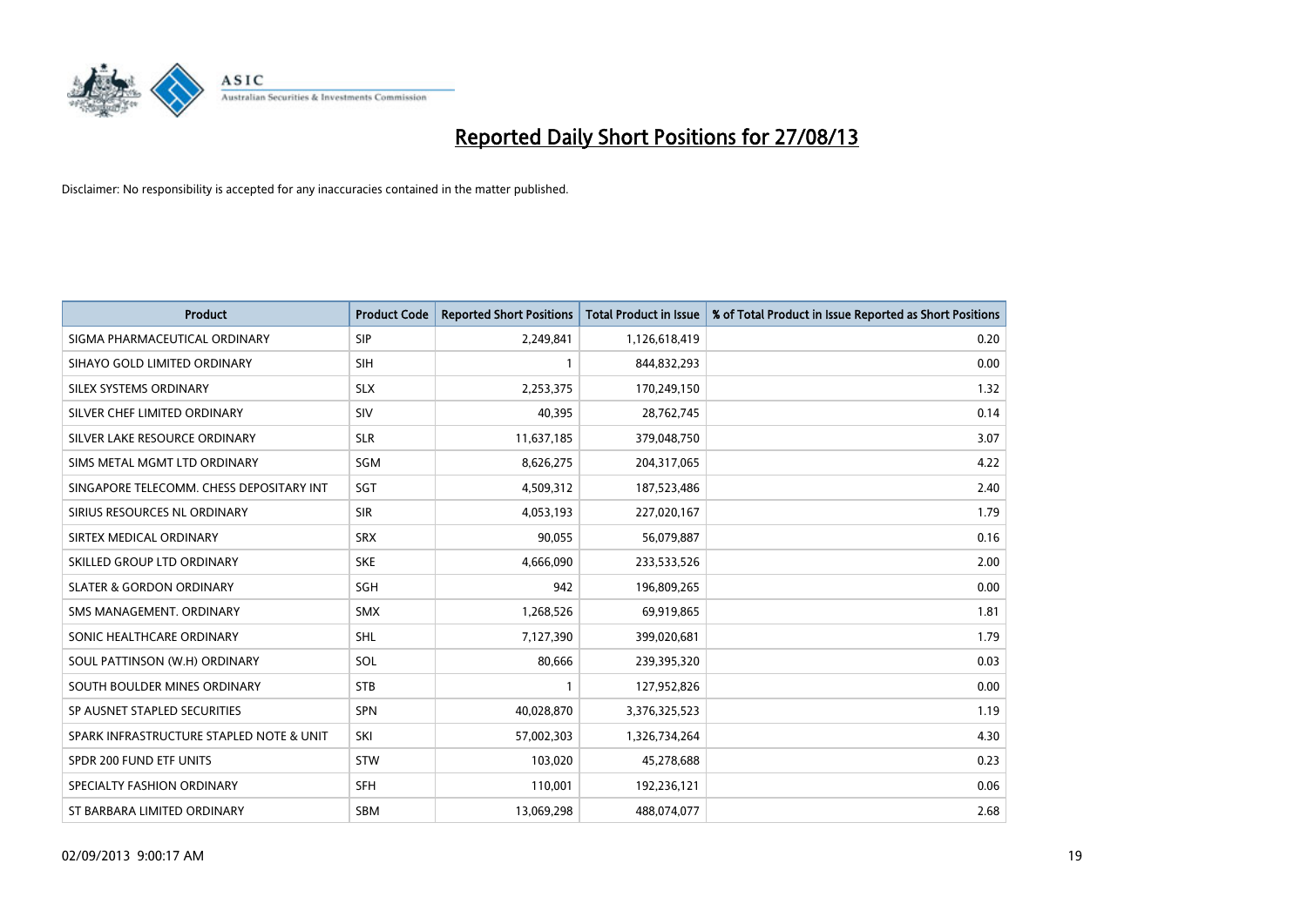

| <b>Product</b>                   | <b>Product Code</b> | <b>Reported Short Positions</b> | <b>Total Product in Issue</b> | % of Total Product in Issue Reported as Short Positions |
|----------------------------------|---------------------|---------------------------------|-------------------------------|---------------------------------------------------------|
| STARPHARMA HOLDINGS ORDINARY     | SPL                 | 16,227,463                      | 283,864,948                   | 5.72                                                    |
| STEADFAST GROUP LTD ORDINARY     | <b>SDF</b>          | 5,114,266                       | 500,873,408                   | 1.02                                                    |
| STHN CROSS MEDIA ORDINARY        | <b>SXL</b>          | 5,255,169                       | 705,099,800                   | 0.75                                                    |
| STOCKLAND UNITS/ORD STAPLED      | SGP                 | 7,873,045                       | 2,305,750,747                 | 0.34                                                    |
| STRAITS RES LTD. ORDINARY        | SRO                 | 31,522                          | 1,164,150,159                 | 0.00                                                    |
| STW COMMUNICATIONS ORDINARY      | SGN                 | 1,286,213                       | 403,828,512                   | 0.32                                                    |
| SUNCORP GROUP LTD ORDINARY       | <b>SUN</b>          | 3,319,501                       | 1,286,600,980                 | 0.26                                                    |
| SUNDANCE ENERGY ORDINARY         | <b>SEA</b>          | 368,917                         | 462,611,982                   | 0.08                                                    |
| SUNDANCE RESOURCES ORDINARY      | SDL                 | 49,293,127                      | 3,072,110,985                 | 1.60                                                    |
| SUNLAND GROUP LTD ORDINARY       | <b>SDG</b>          | 27,827                          | 181,710,087                   | 0.02                                                    |
| SUPER RET REP LTD ORDINARY       | SUL                 | 1,371,056                       | 196,472,811                   | 0.70                                                    |
| SYD AIRPORT STAPLED US PROHIBIT. | SYD                 | 15,175,013                      | 2,127,016,982                 | 0.71                                                    |
| SYRAH RESOURCES ORDINARY         | <b>SYR</b>          | 1,710,711                       | 147,867,623                   | 1.16                                                    |
| TABCORP HOLDINGS LTD ORDINARY    | <b>TAH</b>          | 17,097,551                      | 744,885,690                   | 2.30                                                    |
| <b>TANAMI GOLD NL ORDINARY</b>   | <b>TAM</b>          | 41                              | 587,548,523                   | 0.00                                                    |
| TAP OIL LIMITED ORDINARY         | <b>TAP</b>          | 54,600                          | 241,608,606                   | 0.02                                                    |
| TASSAL GROUP LIMITED ORDINARY    | <b>TGR</b>          | 50,176                          | 146,304,404                   | 0.03                                                    |
| TATTS GROUP LTD ORDINARY         | <b>TTS</b>          | 13,634,033                      | 1,402,708,406                 | 0.97                                                    |
| TELECOM CORPORATION ORDINARY     | <b>TEL</b>          | 5,398,347                       | 1,817,088,869                 | 0.30                                                    |
| TELSTRA CORPORATION. ORDINARY    | <b>TLS</b>          | 18,017,920                      | 12,443,074,357                | 0.14                                                    |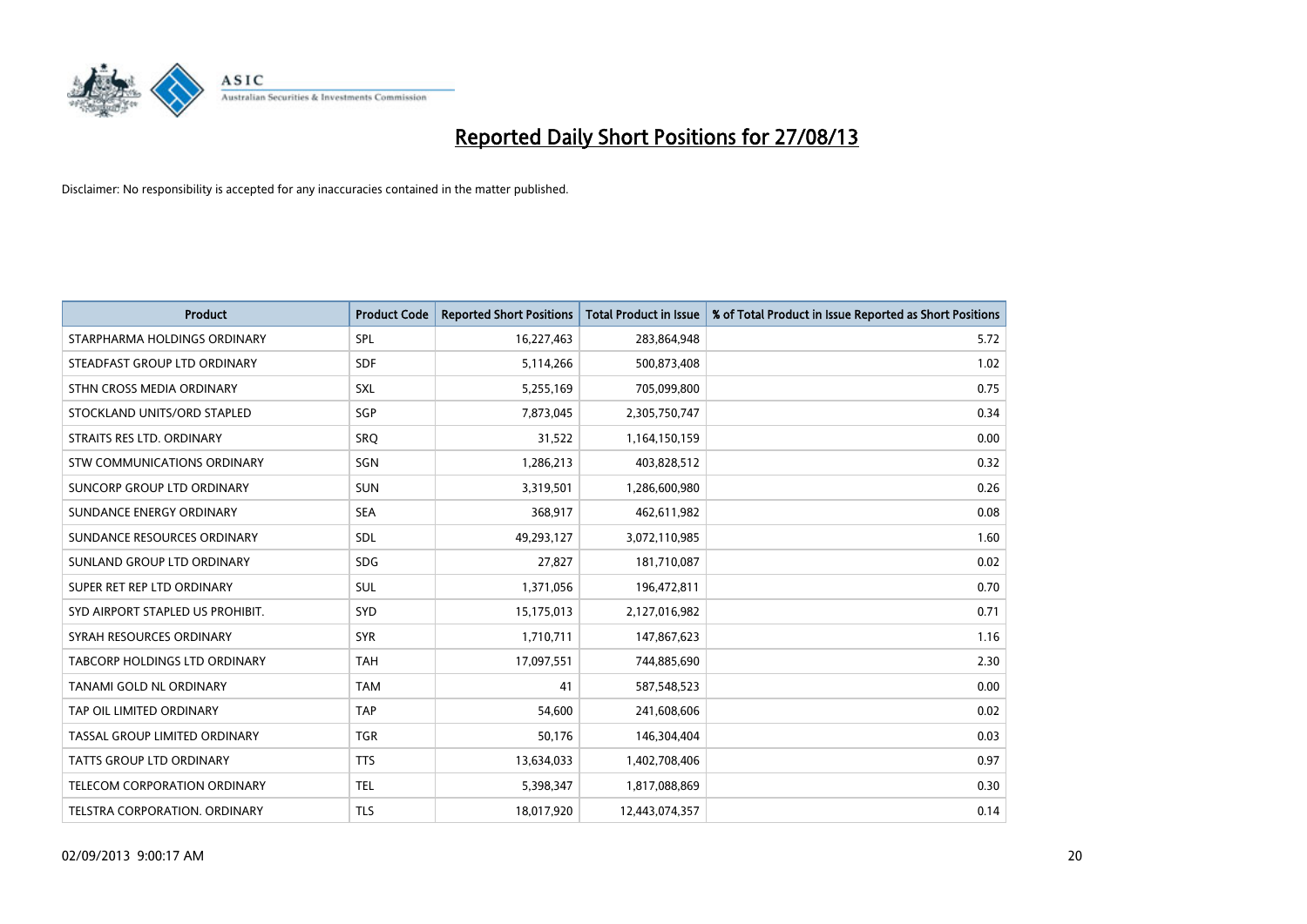

| <b>Product</b>                        | <b>Product Code</b> | <b>Reported Short Positions</b> | <b>Total Product in Issue</b> | % of Total Product in Issue Reported as Short Positions |
|---------------------------------------|---------------------|---------------------------------|-------------------------------|---------------------------------------------------------|
| TEN NETWORK HOLDINGS ORDINARY         | <b>TEN</b>          | 128,821,541                     | 2,586,970,845                 | 4.98                                                    |
| TERANGA GOLD CORP CDI 1:1             | <b>TGZ</b>          | 832,177                         | 174,491,981                   | 0.48                                                    |
| THE REJECT SHOP ORDINARY              | <b>TRS</b>          | 2,012,292                       | 28,826,248                    | 6.98                                                    |
| THORN GROUP LIMITED ORDINARY          | <b>TGA</b>          | 58,489                          | 148,897,155                   | 0.04                                                    |
| <b>TIGER RESOURCES ORDINARY</b>       | <b>TGS</b>          | 1,153,420                       | 674,770,269                   | 0.17                                                    |
| TOLL HOLDINGS LTD ORDINARY            | <b>TOL</b>          | 28,419,883                      | 717,133,875                   | 3.96                                                    |
| TOX FREE SOLUTIONS ORDINARY           | <b>TOX</b>          | 934,089                         | 132,519,859                   | 0.70                                                    |
| TPG TELECOM LIMITED ORDINARY          | <b>TPM</b>          | 1,528,131                       | 793,808,141                   | 0.19                                                    |
| <b>TRADE ME GROUP ORDINARY</b>        | <b>TME</b>          | 175,676                         | 396,017,568                   | 0.04                                                    |
| <b>TRANSFIELD SERVICES ORDINARY</b>   | <b>TSE</b>          | 31,633,847                      | 512,457,716                   | 6.17                                                    |
| TRANSPACIFIC INDUST. ORDINARY         | <b>TPI</b>          | 11,503,346                      | 1,578,563,490                 | 0.73                                                    |
| TRANSURBAN GROUP TRIPLE STAPLED SEC.  | TCL                 | 1,643,769                       | 1,485,500,376                 | 0.11                                                    |
| <b>TREASURY GROUP ORDINARY</b>        | <b>TRG</b>          | 3,000                           | 23,070,755                    | 0.01                                                    |
| TREASURY WINE ESTATE ORDINARY         | <b>TWE</b>          | 17,972,048                      | 647,227,144                   | 2.78                                                    |
| TROY RESOURCES LTD ORDINARY           | <b>TRY</b>          | 480,884                         | 164,568,698                   | 0.29                                                    |
| TWENTY-FIRST FOX INC A NON-VOTING CDI | <b>FOXLV</b>        | 1,222,011                       | 1,624,100,573                 | 0.08                                                    |
| TWENTY-FIRST FOX INC B VOTING CDI     | <b>FOX</b>          | 842,586                         | 1,112,242,654                 | 0.08                                                    |
| UGL LIMITED ORDINARY                  | UGL                 | 18,050,448                      | 166,511,240                   | 10.84                                                   |
| UNILIFE CORPORATION CDI 6:1           | <b>UNS</b>          | 16,759                          | 273,146,346                   | 0.01                                                    |
| <b>UXC LIMITED ORDINARY</b>           | <b>UXC</b>          | 6,237                           | 308,906,770                   | 0.00                                                    |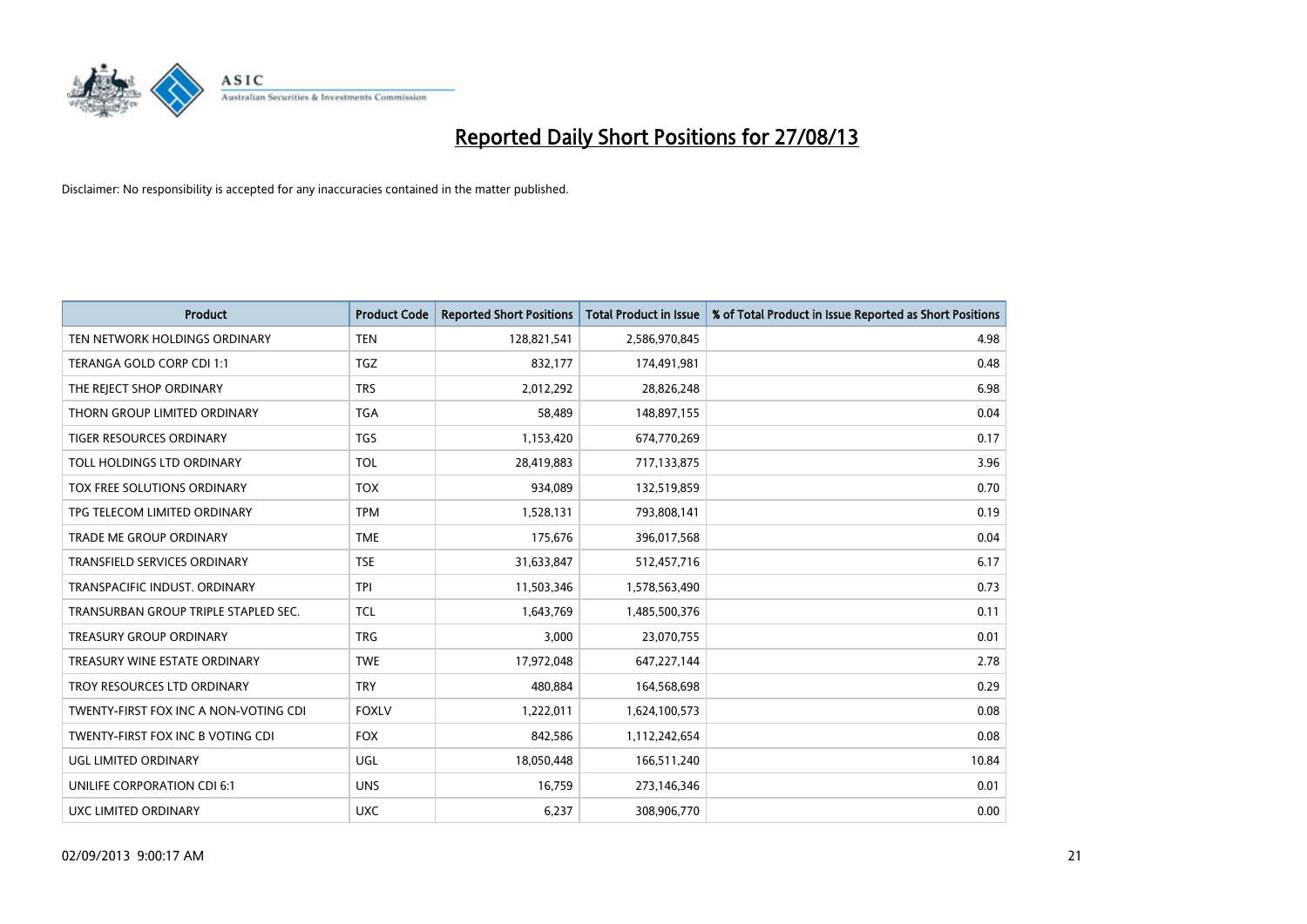

| <b>Product</b>                           | <b>Product Code</b> | <b>Reported Short Positions</b> | <b>Total Product in Issue</b> | % of Total Product in Issue Reported as Short Positions |
|------------------------------------------|---------------------|---------------------------------|-------------------------------|---------------------------------------------------------|
| <b>VENTURE MINERALS ORDINARY</b>         | <b>VMS</b>          | 193,000                         | 287,320,170                   | 0.07                                                    |
| <b>VIRGIN AUS HLDG LTD ORDINARY</b>      | <b>VAH</b>          | 90,747,121                      | 2,581,231,776                 | 3.52                                                    |
| <b>VIRTUS HEALTH LTD ORDINARY</b>        | <b>VRT</b>          | 11,000                          | 79,536,601                    | 0.01                                                    |
| <b>VOCUS COMMS LTD ORDINARY</b>          | <b>VOC</b>          | 32,676                          | 78,546,557                    | 0.04                                                    |
| <b>WDS LIMITED ORDINARY</b>              | <b>WDS</b>          | 7                               | 144,740,614                   | 0.00                                                    |
| WEBJET LIMITED ORDINARY                  | <b>WEB</b>          | 1,842,051                       | 79,397,959                    | 2.32                                                    |
| <b>WESFARMERS LIMITED ORDINARY</b>       | <b>WES</b>          | 30,531,234                      | 1,006,674,601                 | 3.03                                                    |
| WESFARMERS LIMITED PARTIALLY PROTECTED   | <b>WESN</b>         | 235,692                         | 150,518,997                   | 0.16                                                    |
| WESTERN AREAS LTD ORDINARY               | <b>WSA</b>          | 20,305,844                      | 196,843,803                   | 10.32                                                   |
| WESTERN DESERT RES. ORDINARY             | <b>WDR</b>          | 2,675,636                       | 392,493,317                   | 0.68                                                    |
| WESTFIELD GROUP ORD/UNIT STAPLED SEC     | <b>WDC</b>          | 5,502,255                       | 2,168,299,076                 | 0.25                                                    |
| <b>WESTFIELD RETAIL TST UNIT STAPLED</b> | <b>WRT</b>          | 13,641,843                      | 2,995,945,800                 | 0.46                                                    |
| <b>WESTPAC BANKING CORP ORDINARY</b>     | <b>WBC</b>          | 20,504,729                      | 3,103,729,084                 | 0.66                                                    |
| WHITE ENERGY COMPANY ORDINARY            | <b>WEC</b>          | 10,389                          | 322,974,494                   | 0.00                                                    |
| WHITEHAVEN COAL ORDINARY                 | <b>WHC</b>          | 96,520,686                      | 1,025,692,710                 | 9.41                                                    |
| WIDE BAY AUST LTD ORDINARY               | <b>WBB</b>          | 7,520                           | 36,238,600                    | 0.02                                                    |
| WINDIMURRA VANADIUM ORDINARY             | <b>WVL</b>          | 20,461                          | 19,284,366                    | 0.11                                                    |
| WOODSIDE PETROLEUM ORDINARY              | <b>WPL</b>          | 3,158,897                       | 823,910,657                   | 0.38                                                    |
| WOOLWORTHS LIMITED ORDINARY              | <b>WOW</b>          | 5,596,414                       | 1,250,242,038                 | 0.45                                                    |
| WORLEYPARSONS LTD ORDINARY               | <b>WOR</b>          | 4,049,953                       | 243,480,720                   | 1.66                                                    |